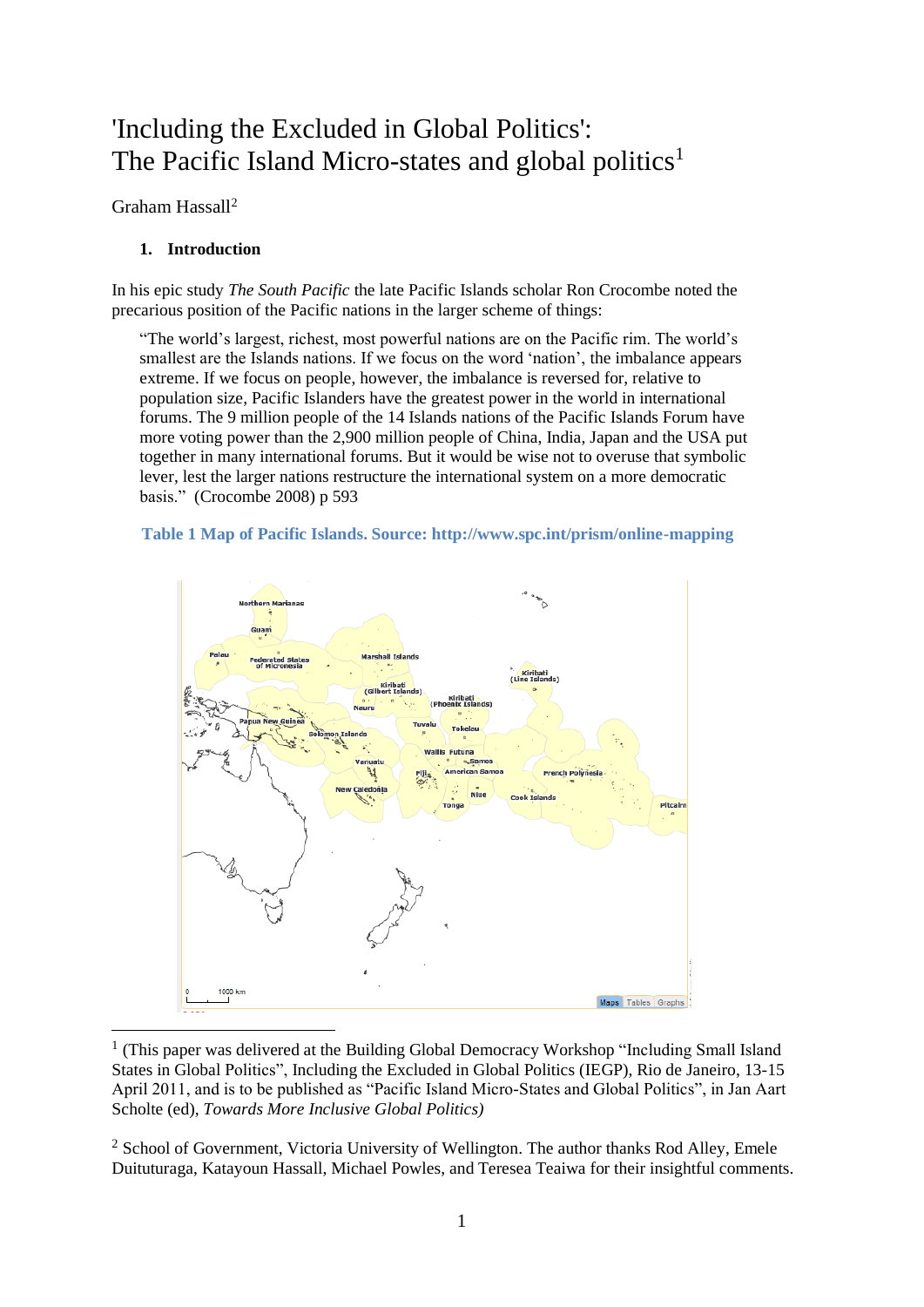Of course, circumstances "on the ground" are even more complex and precarious than Crocombe's interesting observation suggests, for the Pacific's nine-million inhabitants occupy the world's largest ocean and enjoy some of the largest entitlements to marine resources through their "exclusive economic zones" - but include a number of the world's smallest sovereign states, national populations, and economies, as well as a significant number of the world's remaining dependent territories and peoples. In sum, Pacific Island Countries exhibit significant economic, social, environmental and political vulnerabilities, which combine to make their participation in global affairs extremely challenging, at the same time that the vast ocean that links them provides their current sustenance, potential future wealth, and intellectual disposition. [\(Teaiwa 2006\)](#page-17-0) [\(Jolly 2005\)](#page-16-1)

This chapter explores these vulnerabilities in the search for ways in which Pacific peoples might contribute to building global democracy. It begins with a brief account of the Pacific political economy and the nature of the exclusions experienced under the impact of globalisation, before describing Pacific responses to this exclusion, and assessing prospects for greater Pacific participation in an emerging global society.

#### Pacific Societies

The Pacific Islands population comprises approximately seven million Papua New Guineans and approximately two million additional inhabitants of other territories. Projections of Pacific populations in 2015 and 2050 for 22 countries are provided by the Secretariat of the Pacific Community's "Pacific Regional Information System":

| <b>Country</b>                        | Mid-Year $2015$ Total | Mid-Year 2050 Total |
|---------------------------------------|-----------------------|---------------------|
| Fiji Islands                          | 868,198               | 1,060,706           |
| New Caledonia                         | 273,074               | 359,406             |
| Papua New Guinea                      | 7,476,504             | 13,271,057          |
| <b>Solomon Islands</b>                | 624,667               | 1,245,774           |
| Vanuatu                               | 277,572               | 538,707             |
| <b>Federated States of Micronesia</b> | 113,864               | 137,554             |
| Guam                                  | 212,011               | 267,820             |
| Kiribati                              | 110,280               | 163,266             |
| Marshall Islands                      | 57,127                | 61,217              |
| Nauru                                 | 11,006                | 16,283              |
| Northern Mariana Islands              | 66,591                | 80,137              |
| Palau                                 | 21,168                | 22,459              |
| American Samoa                        | 70,039                | 98,271              |
| <b>Cook Islands</b>                   | 15,747                | 15,977              |
| French Polynesia                      | 283,577               | 348,778             |
| <b>Niue</b>                           | 1,328                 | 1,283               |
| Samoa                                 | 185,440               | 209,740             |
| Tokelau                               | 1,153                 | 1,148               |
| Tonga                                 | 104,851               | 123,008             |
| Tuvalu                                | 11,445                | 13,858              |
| <b>Wallis and Futuna</b>              | 13,110                | 13,570              |
| Total                                 | 10,798,752            | 18,050,019          |

#### **Table 2 : Source: http://www.spc.int/prism/population-mid-year-2010-projections**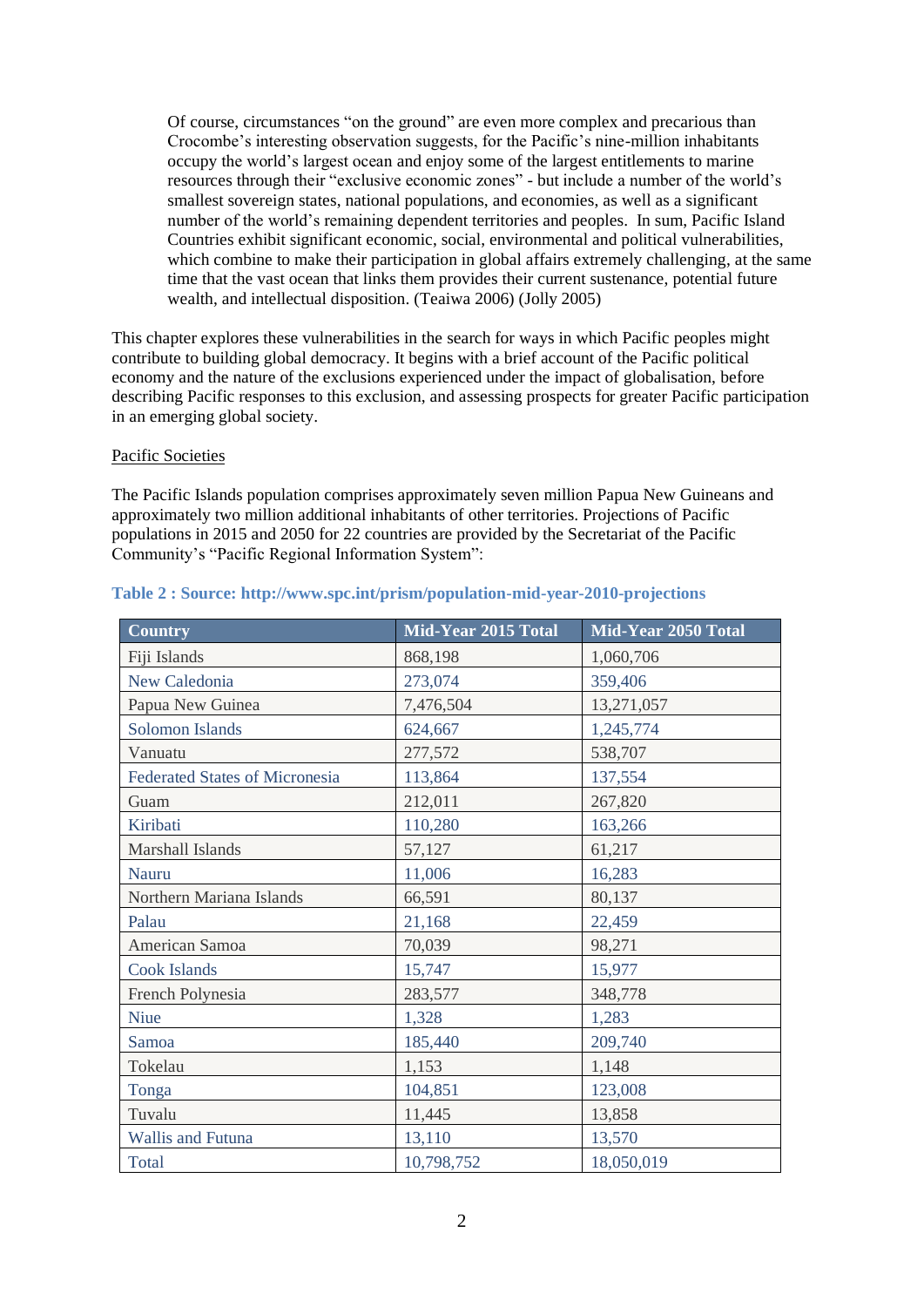The small scale of Pacific Island societies is evident from both the map and the demographic data presented above: only Papua New Guinea has a population above one million whilst the smallest territory, the British dependency of Pitcairn Island, has a mere 100 inhabitants. Fourteen countries are sovereign and independent nations, and combine with Australia and New Zealand as members of the Pacific Islands Forum: [Cook Islands,](http://forum.forumsec.org/pages.cfm/about-us/member-countries/#cook-islands) [Federated States of Micronesia,](http://forum.forumsec.org/pages.cfm/about-us/member-countries/#federated-states-of-micronesia) [Fiji,](http://forum.forumsec.org/pages.cfm/about-us/member-countries/#fiji) [Kiribati,](http://forum.forumsec.org/pages.cfm/about-us/member-countries/#kiribati) [Nauru,](http://forum.forumsec.org/pages.cfm/about-us/member-countries/#nauru) [Niue,](http://forum.forumsec.org/pages.cfm/about-us/member-countries/#niue) [Palau,](http://forum.forumsec.org/pages.cfm/about-us/member-countries/#republic-of-palau) [Papua New Guinea,](http://forum.forumsec.org/pages.cfm/about-us/member-countries/#papua-new-guinea) Republic [of Marshall Islands,](http://forum.forumsec.org/pages.cfm/about-us/member-countries/#republic-of-marshall-islands) [Samoa,](http://forum.forumsec.org/pages.cfm/about-us/member-countries/#samoa) [Solomon Islands,](http://forum.forumsec.org/pages.cfm/about-us/member-countries/#solomon-islands) [Tonga,](http://forum.forumsec.org/pages.cfm/about-us/member-countries/#tonga) [Tuvalu,](http://forum.forumsec.org/pages.cfm/about-us/member-countries/#tuvalu) an[d Vanuatu.](http://forum.forumsec.org/pages.cfm/about-us/member-countries/#vanuatu) The remaining eight countries on the SPC's list of 22 are not sovereign and have dependent status: New Caledonia, Guam, American Samoa, French Polynesia, Pitcairn, Tokelau, Mariana Islands, and Wallis and Futuna.

These Pacific micro-states have emerged from interactions between the region's geography, cultures and histories. The archipelagic setting influenced the formation of nations and empires in ways not experienced in most other parts of the world: of all the Pacific island countries, for instance, Papua New Guinea alone shares a land border with its neighbour. For the rest, international relations were maritime, and whilst Pacific history does include international invasion and conquest, war and peace more often involved internal rather than external conflict.

Ethnically, Pacific societies are typically described as belonging to one of three broad culture groups: Micronesian, Melanesian, or Polynesian. Sahlins' classic study distinguished between the "big man" politics of Melanesia and the chiefly politics of Polynesia [\(Sahlins 1963\)](#page-17-1), and these distinctions have consequences for the different ways in which "western" models of democracy were received: leaders who must "achieve" their influence in Melanesia use resources and relationships differently to those leaders whose status is "ascribed" by birth in the chiefly societies prevalent in Polynesia and Micronesia. The constitutions and legal frameworks in Polynesia and Micronesia consequently tend to entrench traditional authority to a greater extent than do those in Melanesia, and the discourse of democracy flows differently in chiefly and non-chiefly societies.

# **2. The colonial experience**

Over the past several centuries, virtually all Pacific societies had their sovereignty extinguished at one time or another by one of the metropolitan colonial powers. From the time of that experience – which ironically contributed to the *reduction* in the number of political communities across the islands to the small number existing today – global politics has taken the form of impositions on Pacific societies by outside forces, shaping all the while their boundaries, their cultures, their economic and political relations, and their possibilities for independence.<sup>3</sup> World events imposed themselves through warfare (WWI, WWII); peace (League of Nations Trusteeships, United Nations Mandates); preparation for war (American and French nuclear testing); strategic rivalry (the cold war" between the first (Democratic) and second (Communist) states; China & Taiwan; China and the West); natural resource exploitation (logging, copper, gas, oil, fisheries); and in recent times, climate change (Copenhagen).

The constitutional, administrative, and economic models adopted at independence by the PICs, were equally "foreign", with considerable consequences for the operation of democracy. [\(Larmour 2005\)](#page-16-2) This shaping of Pacific peoples into nation-states through decolonization using the models provided

<sup>3</sup> Ironically, the seemingly large number of Pacific Island countries – 14 independent and 8 dependent in the modern period– results from a during the wave of colonization that commenced in Micronesia in the C17th and continued in the case of Melanesian into the late C20th. Whereas empires may have existed in Hawaii, Tonga and Samoa, communities elsewhere were smaller – in a manner similar to the principalities and dukedoms in Europe prior to their consolidation into empires and nations. One implication is that the "nation-states" formed at the moment of decolonization and independence bore little resemblance to traditional political communities. Thus "Vanuatu", "Solomon Islands", the "Marshall Islands", and even the "Fiji Islands", represent colonial state boundaries rather than traditional affinities, just as the states of modern Africa seldom resemble the contours of pre-colonial social and political boundaries –and as is the case elsewhere – traditional loyalties have not been forgotten, merely transformed into contemporary provincialisms.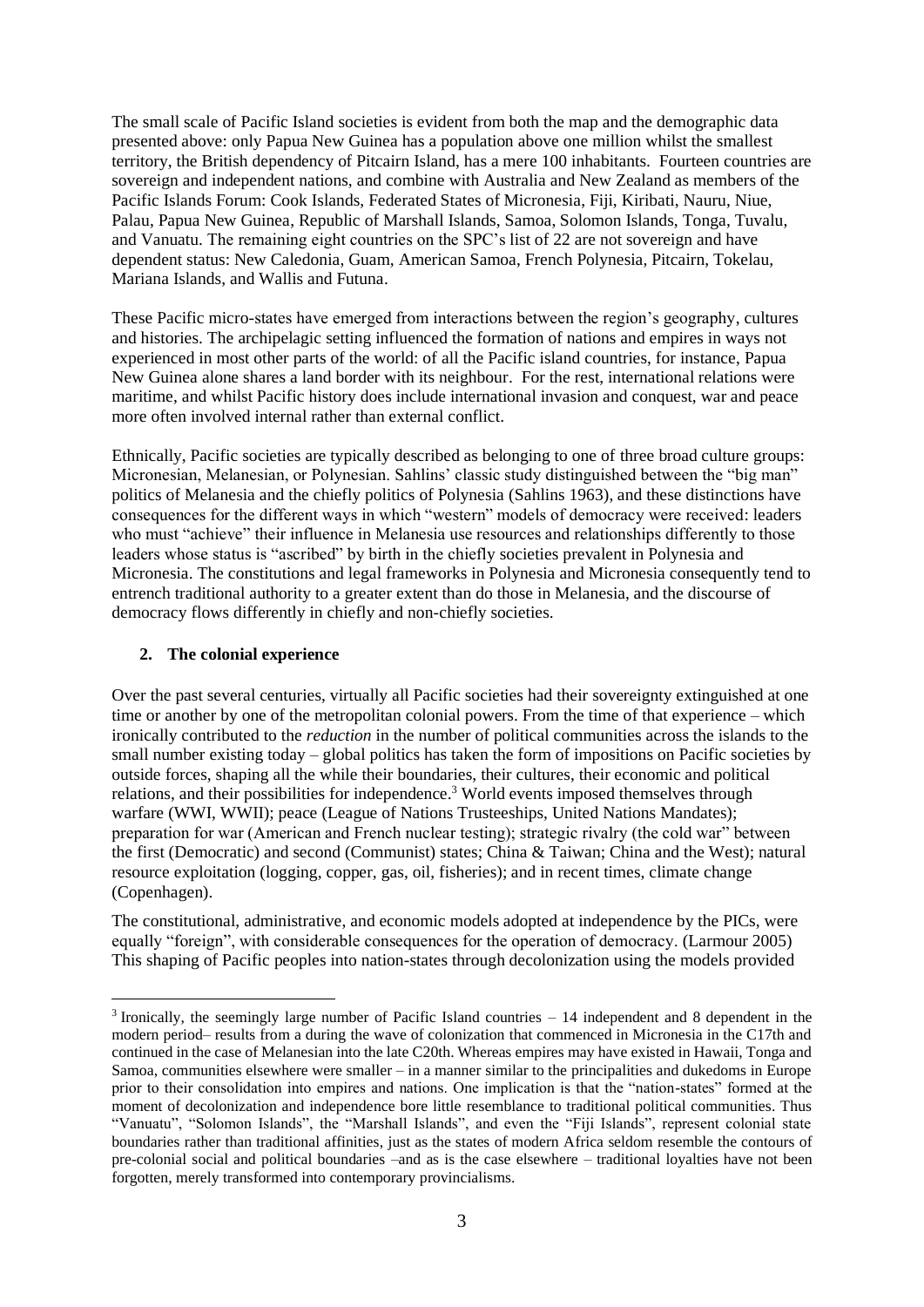by colonial masters ensured acceptance by the international community of nations (status at the UN, entry into various international and regional organizations), but also inhibited the advance of Pacific integration, since political and administrative elites have more incentives in keeping these systems going than in asking whether they are the right vehicles for the delivery of the well-being of Pacific citizens.

The Pacific states now struggle to achieve economic growth,<sup>4</sup> infrastructure development,<sup>5</sup> the Millennium Development Goals,<sup>6</sup> integrity in their government system,<sup>7</sup> and Human Development.<sup>8</sup> In a globalised world, they lack economic security and human capital, and experience geographic isolation.

1. Economic foundations.

Traditional Pacific economies were agricultural and subsistence-based. Wealth grew through complex systems of barter and exchange which contributed to cultural meaning and social coherence. These were modified by transition in the colonial-era to cash-cropping (copra, cocoa, coffee) and natural resource extraction (gold, copper), with only minimal engagement in the production of goods (food, shoes, clothing) and services. Post-independence, Pacific economies are reliant on fishing royalties, agricultural produce, natural resource extraction (timber, metals, some oil and gas), tourism, and remittances. Commodity values fluctuate with global trends. Preferential access to metropolitan markets has been replaced by entry to the single global economy based on WTO rules which are unforgiving on such matters as isolation; the shift of significant proportions of each country's population into urban areas has decreased reliance on traditional agricultural activity and increased pressure on the modern economy to generate jobs that provide workers with adequate minimum wages. Preference for imported foodstuffs and consumer items places constant pressure on each nation's balance of payments, and the rising cost of fuel imports has not been mitigated by shifts to more sustainable energy generation.

2. Human and political capital

Economic stresses are compounded by limitations on human capital. Human Development indicators remain low, reflecting the challenges of providing adequate health and education services across disparate island communities. Only those schooled in English and French supplementary to their local languages are able to proceed to higher education and to careers in the public sector or the modern economy. This shortage of qualified citizens, compounded by "brain drain" and exodus resulting from coups and conflict, together with limits on public sector capacity, often equates to a lack of staff in critical government offices including foreign affairs, legal and financial affairs, planning, and audit

<sup>7</sup> Asian Development Bank (2006). Second Governance and Anticorruption Action Plan. Manila, Asian Development Bank, AusAID (2007). Tacking Corruption for Growth and Development: A Policy for Australian Development Assistance on Anti-Corruption. Canberra, AusAID, Larmour, P. (2008). "Guarding the Guardians: Accountability and Anticorruption in Fiji's Cleanup campaign." Pacific Islands Policy **4**, United Nations Development Program (2008). Asia-Pacific Human Development Report: Tackling Corruption, Transforming Lives: Accelerating Human Develoment in Asia and the Pacific. Delhi, UNDP and MacMIllan.

<sup>4</sup> Asian Development Bank (2005). Toward New Pacific Regionalism: An Asian Development Bank-Commonwealth Secretariat Joint Report to the Pacific Islands Forum Secretariat. Manila, Asian Development Bank, Asian Development Bank (2008). Pacific Choice: Improving Government. Manila, Asian Development Bank.

<sup>5</sup> The World Bank (2006). The Pacific Infrastructure Challenge: A Review of obstacles and opportunities for improving performance in the Pacific Islands. Washington, The World Bank. East Asia and Pacific Region;. Pacific Island Country Management Unit.

<sup>6</sup> Secretariat of the Pacific Community (2004). Pacific Islands Regional Millenium Development Goals report 2004**:** 147, UNESCAP Secretariat (2005). "Second Regional Millennium Development Goals (MDG) Report for Asia and the Pacific: Achieving the MDGs in Asia and the Pacific - an Institutional Perspective."

<sup>8</sup> Otter, M. (2002). Solomon Islands human development report 2002: building a nation. Windsor**:** 118, Hassall, G. (2006). Governance for Human Development. The Eye of the Cyclone: Book II: Governance and Stability in the Pacific. I. Molloy and R. Reavell. Sippy Downs, University of the Sunshine Coast and Rock Mountain**:** 19- 26, The World Bank (2007). Opportunities Human Development in the Pacific Islands. Washington, The World Bank. Human Development Sector Unit. East Asia and Pacific Region.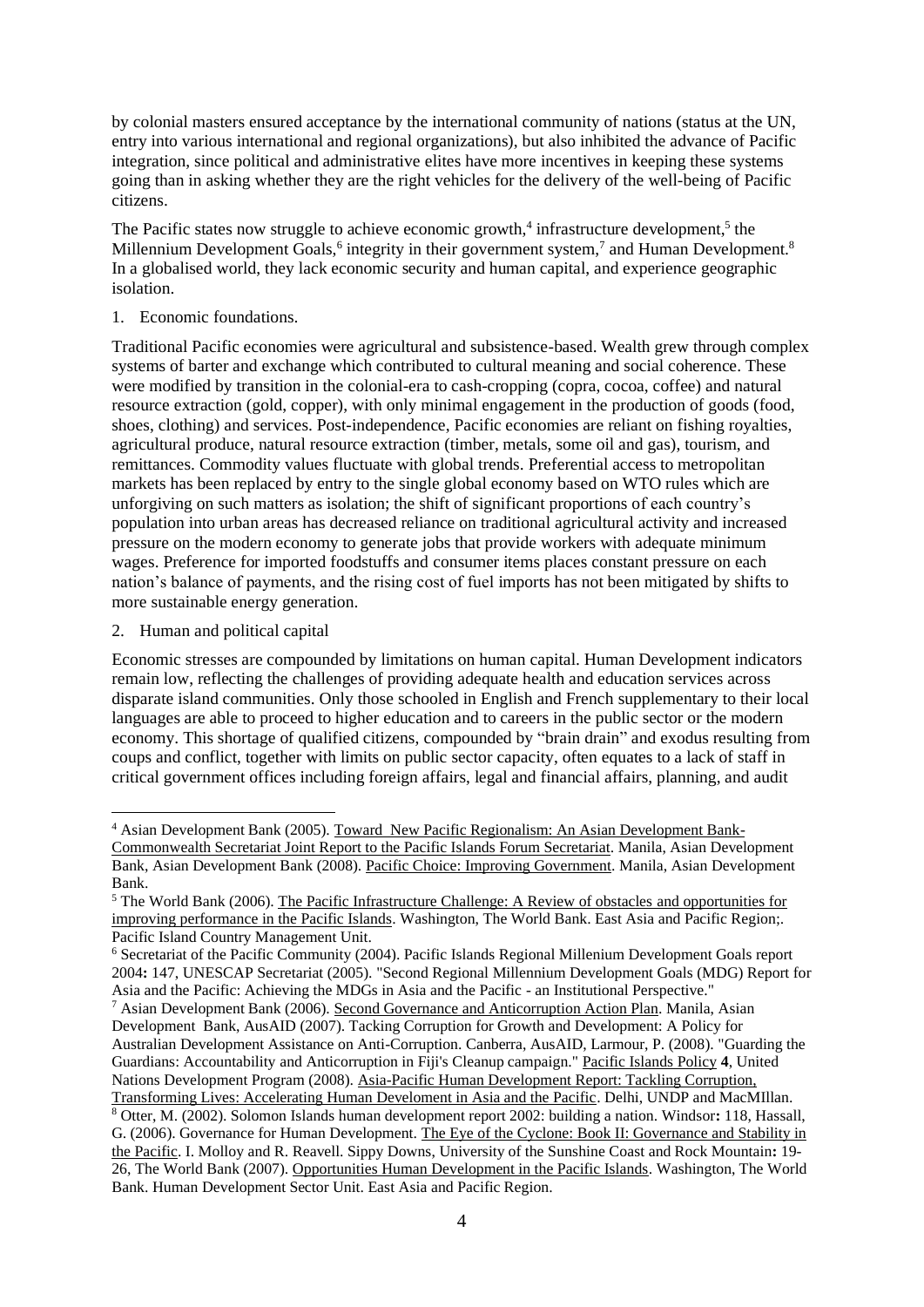and oversight. It also has consequences for the quality of candidates in elections for national legislatures, and in quality of appointments to cabinet and to diplomatic positions. Although not systematically remarked on, lack of political capital in the region is associated with diffidence toward the introduced political systems. There may be a preference for "talanoa" and other mutual-sense making dialogue processes more attuned to Pacific traditions. [\(Pacific Islands Development Program](#page-16-3)  [2001;](#page-16-3) [Vaioleti 2006;](#page-17-2) [Halapua and Halapua 2010;](#page-16-4) [Halapua n.d.\)](#page-16-5)

### 3. Geographic isolation

Geographic isolation constitutes a third significant barrier to participation in global processes. Civil society is present but still embryonic; mass media is similarly present but lacking comprehensive reach, due to lack of infrastructure and the high cost of communication technologies which perpetuate as much as ameliorate digital divides. If the Pacific's urban communities feel excluded, those in rural settings do even moreso (half of all Pacific Islanders live in villages rather than towns). The high cost of travel inhibits the flow of goods and services into and out of the region. The proximity of the Caribbean nations to North America makes comparison between Caribbean and Pacific economies unfair.

# **3. The Pacific states in global politics**

The Pacific States are as often overlooked when invitations are offered by international agencies to developing countries to attend a variety of workshops. This is particularly the case when organizations seek representatives from "Asia Pacific", a grouping that only intermittently includes Pacific Island participants. Some examples are given here but it should be noted that their inclusion in no way implies systematic omission by these organizations. In 2005 the United Nations invited country representatives to a meeting in Geneva to discuss "Strengthening the Role of Parliaments in Conflict and Post-conflict Situations". Those countries representing "Asia Pacific" at the project's regional meeting in Sri Lanka had included Afghanistan, Bangladesh, Cambodia, Indonesia, Nepal, Philippines, Sri Lanka, Thailand, Timor-Leste - [\(United Nations Development Programme 2005\)](#page-17-3) notwithstanding the fact that such countries as Solomon Islands had experienced significant levels of conflict in the recent past. Major studies on climate change can include cases from all regions of the world except the Pacific, whose member-countries are amongst the most vulnerable and most in need of implementation toward adaptation. [\(van den Berg and Feinstein 2009\)](#page-17-4) At United Nations Rio+20 Conference held in Brazil in 2012 Cook Islands - a state with constitutional ties to New Zealand which had attended both the 1992 Rio and 2002 Johannesburg Conferences – was denied speaking rights on the basis that it lacked independent membership of the UN ,(**Small Islands Fights For Voice At Rio+20 Conference:** *Cook Islands, Niue being refused right to speak",* (Cook Islands News, June 6, 2012)

Whereas state and non-state actors have pursued increased recognition, voice and influence, using both bilateral and multilateral means, their actions, when viewed regionally, possess more stability than when assessed alone. Fiji Islands, for instance, has experienced four military coups since 1987 and is currently suspended from the Pacific Islands Forum and from the Commonwealth of Nations following overthrow of the democratically elected government by the Fiji military in December 2006; Papua New Guinea and Solomon Islands are sometimes listed as "failed states" – although this label is contested [\(Chauvet, Collier et al. 2007\)](#page-16-6); the Republic of Nauru reached the brink of bankruptcy following mismanagement of considerable phosphate earnings; whist the low-lying atolls – particularly Kiribati, Tuvalu and the Marshall Islands – are threatened with permanent submersion by rising sea-levels associated with global warming.

Viewed in global context, however, these same states become a small but noticeable force on the world stage, assisting the international community focus on such critical issues as climate change, renewable energy, environmental conservation, sustainable development, development finance, the Law of the Sea, sustainable Fisheries, and International Peace & Security – including violence against women. The Pacific states have achieved this by developing Pacific regionalism, and by engaging to the fullest extent that their resources have allowed, in international affairs.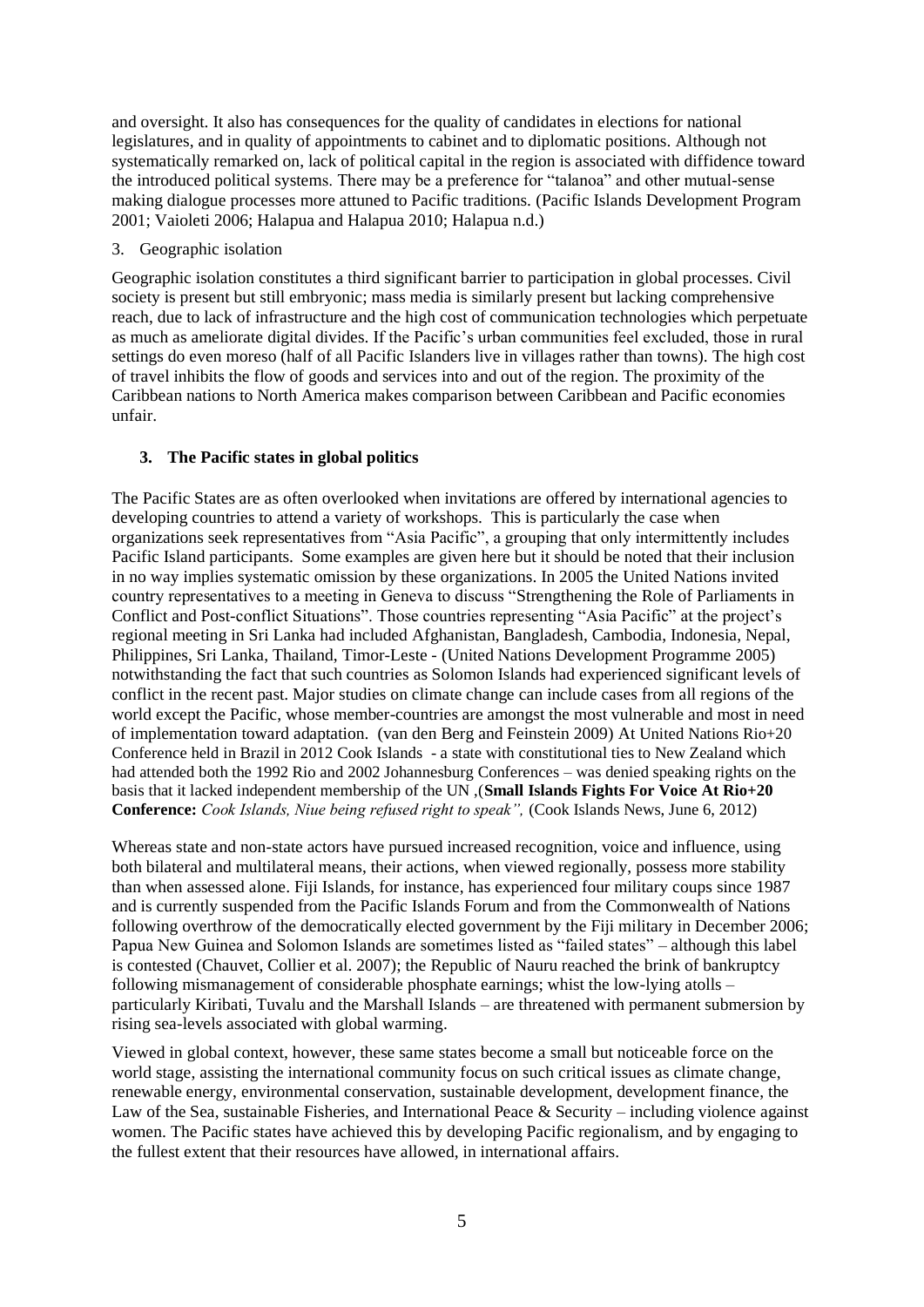Pacific regionalism grows on foundations laid the Pacific Islands Forum, first established in 1971. The Forum operates a secretariat in Suva [\(http://www.forumsec.org.fj/\)](http://www.forumsec.org.fj/) and although it does not include incorporated and unincorporated territories and states of the United States (the Commonwealth of the Northern Mariana Islands, Guam, American Samoa, and Hawaii), the Forum does recognize seven "Observers"<sup>9</sup> and thirteen "dialogue partners",<sup>10</sup> and provides also dialogue with civil society organizations having regional reach.

The Pacific Islands Forum and nine additional regional bodies are collectively referred to as the Council of Regional Organisations of the Pacific (CROP):

- Pacific Islands Forum Secretariat (PIFS)
- [Fiji School of Medicine \(](http://www.fsm.ac.fj/)FSchM)
- [Pacific Islands Forum Fisheries Agency \(](http://www.ffa.int/)FFA)
- [Pacific Islands Development Programme \(](http://www.eastwestcenter.org/pidp-ab.asp)PIDP)
- [Secretariat for the Pacific Community \(](http://www.spc.int/)SPC)
- [South Pacific Board for Educational Assessment](http://www.spbea.org.fj/) (SPBEA)
- [Secretariat of the Pacific Regional Environment Programme \(](http://www.sprep.org/)SPREP)
- [South Pacific Tourism Organisation \(](http://www.spto.org/)SPTO)
- [University of the South Pacific \(](http://www.usp.ac.fj/)USP)
- [Pacific Power Association \(](http://www.ppa.org.fj/)PPA)

There is some degree of duplication in the work of these bodies, just as there is some duplication with work undertaken by PICs themselves, a degree of competition between some PICs, and emerging subregional interests which also vie for attention and resources.<sup>11</sup> An official review of this "Regional Institutional Framework" in 2006 resulted in small modifications [\(Tavola, Baaro et al. 2006\)](#page-17-5), whist an independent assessment in 2007 [\(Graham 2008\)](#page-16-7) demonstrated the idiosyncratic nature of the Pacific's "multi-level governance". [\(Chand 2005\)](#page-16-8)

There have been a number of proposals by the Pacific's neighbours to consider formation of a "Pacific Parliament" [\(Moore 1982\)](#page-16-9) or a "Pacific Union" (Australian Senate, NZ Foreign Affairs Committee), but Pacific regional cooperation has progress since 2005 in accordance with the more pragmatic "Pacific Plan"<sup>12</sup> focused on (i) fostering economic development and promoting opportunities for broad-based growth; (ii) improving livelihoods and the well-being of Pacific peoples; (iii) addressing the impacts of climate change; (iv) achieving stronger national development through better governance; and (v) ensuring improved social, political and legal conditions for stability, safety and security." [\(Pacific Islands Forum Secretariat 2011\)](#page-17-6) There are, too, tendencies toward sub-regional affiliation, through the "Melanesian Spearhead" group of countries that has established a secretariat in Port Vila, as well as suggestions from Solomon Islands of a "Pan-Melanesian Economic Union". There are significant proposals for reform, such as such initiatives as "pooled regional governance", a single currency, "closer economic relations" with Australia and New Zealand, and fisheries reform.

In broad, these goals have been pursued through participation in significant policy discourse (the Mauritius Strategy, and the Brussels Programme of Action), and through cultivating networks and

<sup>9</sup> Tokelau, Wallis and Futuna, Timor-Leste, the United Nations, Commonwealth of Nations, Asian Development Bank and WCPFC (Western and Central Pacific Fisheries Commission).

<sup>10</sup> Canada, People's Republic of China, the European Union, France, India, Indonesia, Italy, Japan, Republic of Korea, Malaysia, Philippines, Thailand, United Kingdom and the United States.

<sup>&</sup>lt;sup>11</sup> Seven of the 14 independent PICS form a sub-group known as the "Smaller Island States" (Cook Islands, Kiribati, Marshall Islands, Nauru, Niue, Palau and Tuvalu), whilst four others form the Melanesian Spearhead" Group [\(Fiji,](http://en.wikipedia.org/wiki/Fiji) [Papua New Guinea,](http://en.wikipedia.org/wiki/Papua_New_Guinea) [Solomon Islands,](http://en.wikipedia.org/wiki/Solomon_Islands) [Vanuatu\)](http://en.wikipedia.org/wiki/Vanuatu) – a grouping which also includes the [FLNKS](http://en.wikipedia.org/wiki/FLNKS) – the indigenous political party o[f New Caledonia.](http://en.wikipedia.org/wiki/New_Caledonia)

<sup>&</sup>lt;sup>12</sup> "The Pacific Plan embodies the Leaders' vision for the Pacific to be a region that is "*respected for the quality of its governance, the sustainable management of its resources, the full observance of democratic values, and for its defence and promotion of human rights*"."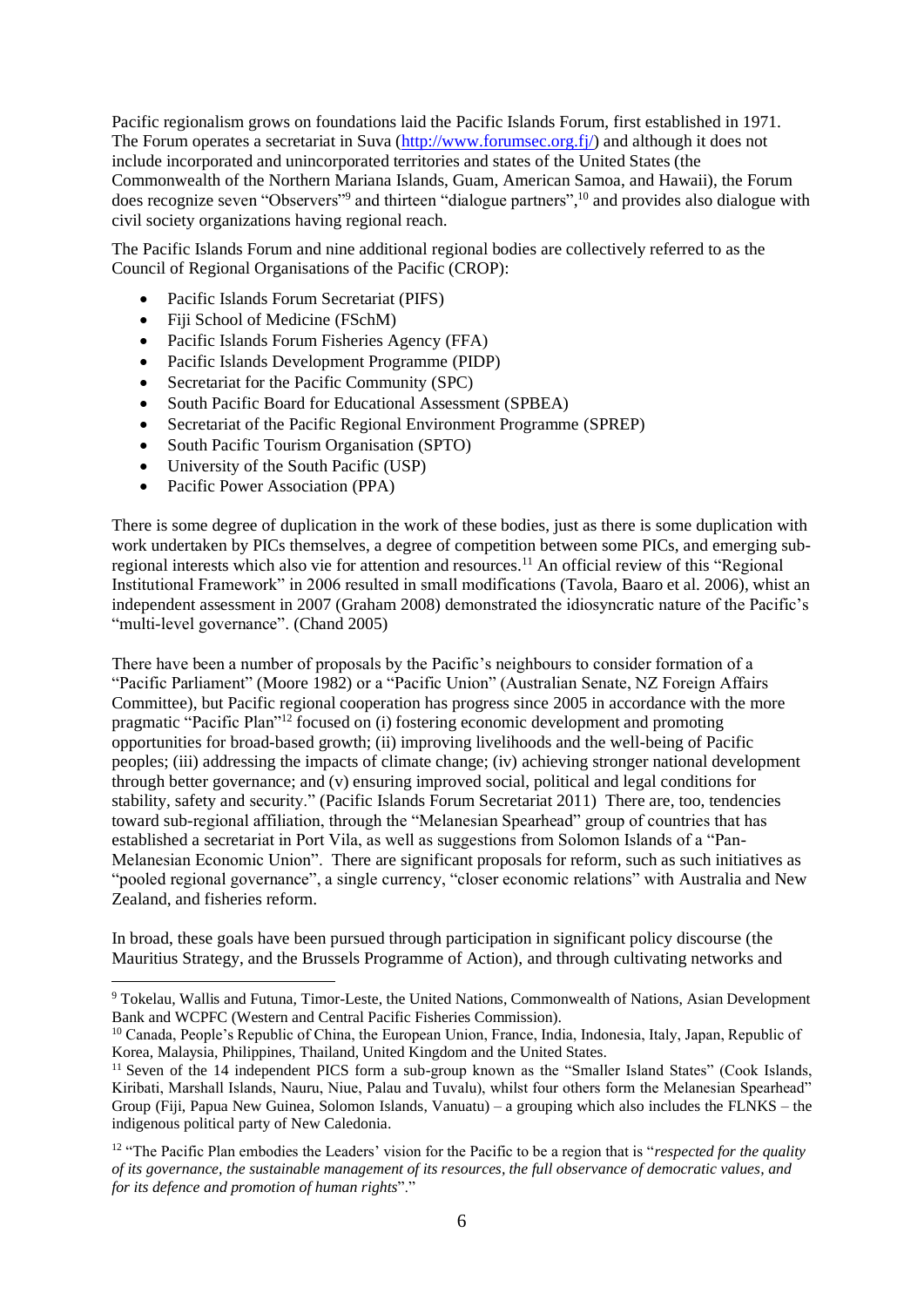alliances: the Asian Group, G77, the Alliance of Small Island States, the Commonwealth, the European Union, etc. Just three Pacific states are part of the non-aligned movement – Papua New Guinea, Vanuatu and, since 2010, Fiji, whereas bi-lateral relations between Pacific states and countries across the globe continue to expand. In recent years individual Pacific states have established diplomatic relations with an ever-broadening range of partners. In 2010 the Federated States of Micronesia established diplomatic relations with Finland, Egypt, Morocco and Brazil. [\(http://www.fsmgov.org/diprel.html\)](http://www.fsmgov.org/diprel.html). Palau has established diplomatic relations not only with countries within the Asia Pacific but with India, Greece, the United Arab Emirates, Russia, and Morocco. In 2010 the first Pacific-Arab summit was held.

Just twelve PICs are members of the United Nations Organization. Tuvalu, which is the most recent of the Pacific countries to join (September 2000), is the only PIC lacking permanent representation in New York. As there is no specific grouping for Pacific states within the UN (regional groups exist for the African, Asian, Eastern European, Latin American and Caribbean, and Western European and other states), the PICs are listed with the Asian States.

| Country          | Date        | Country                               | Date        |
|------------------|-------------|---------------------------------------|-------------|
| Fiji             | 13 Oct 1970 | <b>Federated States of Micronesia</b> | 17 Sep 1991 |
| Papua New Guinea | 10 Oct 1975 | Palau                                 | 15 Dec 1994 |
| Samoa            | 15 Dec 1976 | Kiribati                              | 14 Sep 1999 |
| Solomon Islands  | 19 Sep 1978 | Tonga                                 | 14 Sep 1999 |
| Vanuatu          | 15 Sep 1981 | Nauru                                 | 14 Sep 1999 |
| Marshall Islands | 17 Sep 1991 | Tuvalu                                | 5 Sep 2000  |

*Table 1 Pacific Countries and the date of their admission to the UN* 

How well do Pacific Island states connect to UN processes? PIC permanent missions at the UN generally comprise no more than four diplomats, including the Ambassador. Six of the 12 missions are located at 800 Second Ave, with five of these having adjoining suites. But given their limited material and human resources, how do PICs interact in the dense web of activities that includes over 9000 conferences annually and numerous informal and formal meetings? [\(McNamara 2009\)](#page-16-10)

Substantive engagement within UN structure with its many committee meetings, working groups and multilateral discussions, mostly held concurrently, makes meaningful participation for small missions impossible. Much UN work is done in committee meetings and working groups, and membership to these boards or committees is either through volunteering, election, invitation or open to all. Over the years, PICs have been on significant bodies at the UN as members and office bearers. As Marshall Islands President Kessai H. Note stated at a High-Level Meeting of GA on 15 September 2005, the power of Pacific Island states "lies not in our economic strength, but in our ability to cooperate".<sup>13</sup>

The Pacific Islands Forum has also taken steps toward recognition within the United Nations system. While established to enhance regional cooperation and integration, it also facilitates global cooperation and integration by translating global policies and agendas into regional ones. It works closely with the UN agencies to facilitate training and aid, and assists the small island states meet their reporting obligations. Speaking to agenda item  $56(q)$  of  $59<sup>th</sup>$  session of GA on Cooperation between UN and Regional and Other Organizations in 2004, the Pacific Islands Forum expressed its commitment to partnership and closer cooperation with the UN; in June 2012 the Resident Representative of the United Nations in the Pacific Islands met with heads of CROP organizations to consolidate these arrangements.

<sup>&</sup>lt;sup>13</sup> In addition to this section, details of PIC participation in key UN bodies is set out in an appendix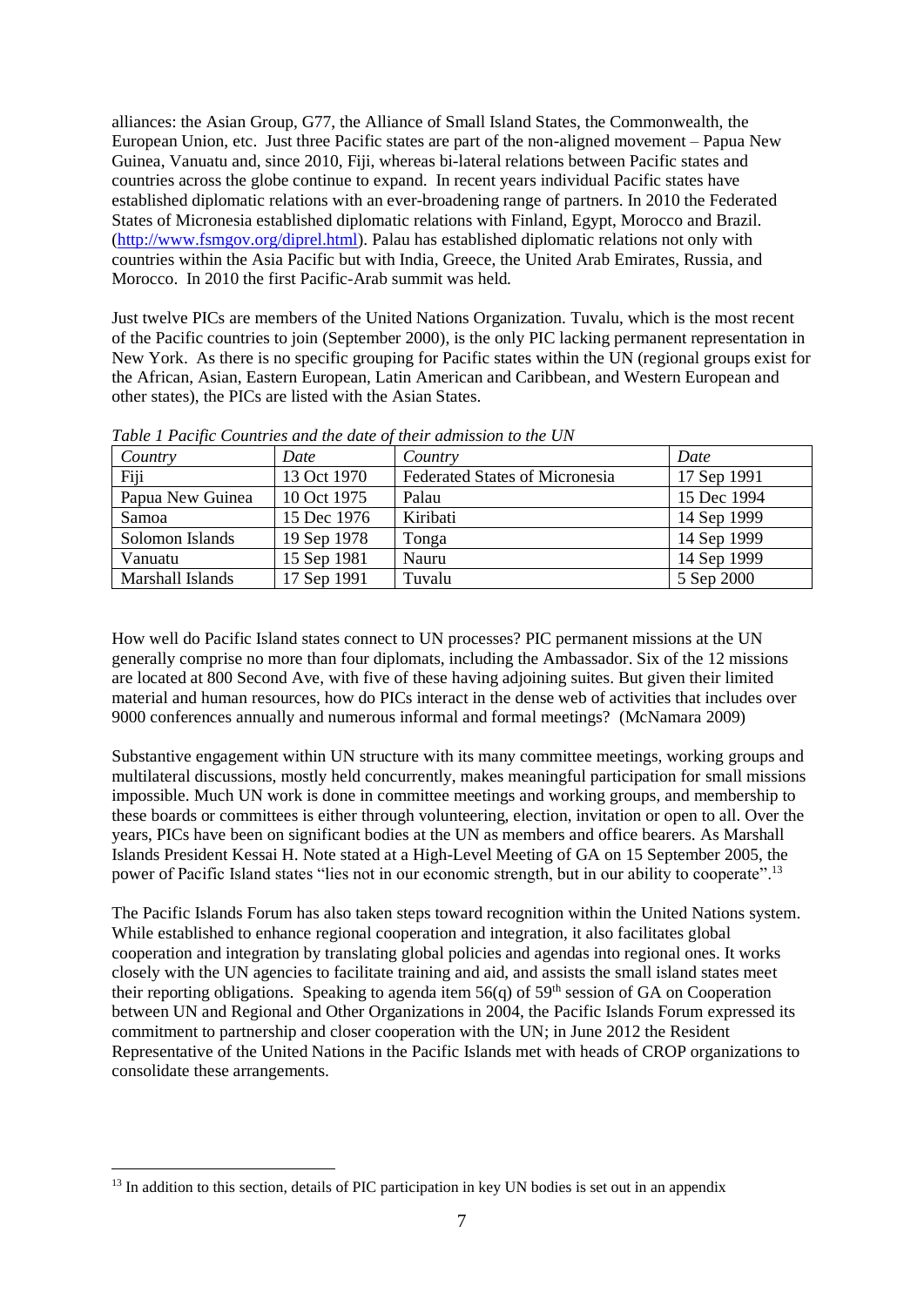# **The United Nations General Assembly, Committees, and Bodies**

As at 2012 the UN General Assembly has held 65 Regular sessions, 28 Special Sessions, and 10 Emergency Special meetings. Of the 28 Special sessions, 13 have been on development issues of interest and concern to PICs, including one session devoted to Africa (13th Special), and one (1999) specifically on Small Island Developing States (22<sup>nd</sup> Special). PICs have been members of the General Assembly's Third and Fourth and Sixth committees.

| Special Committee on Peacekeeping Operations <sup>14</sup> |  | Fiji                 |
|------------------------------------------------------------|--|----------------------|
| Committee on Information                                   |  | Solomon Islands      |
| Special Committee on the Charter of the UN and on the      |  | All UN member states |
| Strengthening of the Role of the Organization              |  |                      |
| Special Committee on the Implementation of the Declaration |  | Fiji, PNG            |
| on Decolonization                                          |  |                      |
| UN Commission on International Trade Law                   |  | Fiji                 |
| Special Committee on Charter of the UN and on the          |  | All member states    |
| Strengthening of the Role of the Organization              |  |                      |
| UN-Open-Ended Informal Consultative Process on Oceans      |  | Open to membership   |
| and the Law of the Sea                                     |  |                      |
| High-Level Open-Ended Working Group on the Financial       |  | Open membership      |
| Situation of the UN                                        |  |                      |
| Open-Ended Working Group on the Question of Equitable      |  | Open membership      |
| Representation and Increase in the Membership of the       |  |                      |
| <b>Security Council</b>                                    |  |                      |

PIC membership in GA and its committees and Bodies

#### **The Security Council**

Up to 2012 no PIC has held a seat on the Security Council, although Papua New Guinea has exercised its right to "take a seat at the Council table" to speak on the issue of Bougainville,<sup>15</sup> and has asked on such occasions for permission to have Fiji, Japan, and New Zealand present. This intervention resulted in the establishment in 1998 of United Nations Political Office in Bougainville, replaced in 2004 by the United Nations Observer Mission in Bougainville (UNOMB), which was responsible for supporting the peace process, overseeing weapons destruction, and constitutional processes.

Other PICs have been engaged in Security Council initiatives. Fiji and Samoa participated in UN peacekeeping operations in Kosovo and Liberia<sup>16</sup>, and the Fijian judge Jai Ram Reddy served on the International Criminal Tribunal for Rwanda (SC res. 955, 1994). PICs participated in the Open-Ended Working Group on the Question of Equitable Representation and Increase in the Membership of the Security Council and on the Security Council Open Debate on "Threats to International Peace and Security Caused by Terrorism". 17

Caribbean states (2 out of 37), and two from Western and European and Other states (2 out of 28).

<sup>&</sup>lt;sup>14</sup> Since 1996 Committee's membership comprises of all countries with past and present personnel contribution to UN peacekeeping operations. Currently membership is 115 states.

<sup>&</sup>lt;sup>15</sup> There is a pattern for voting for non-permanent members Security Council as follows: five from African and Asian states (5 out of 107), one from Eastern Europe states (1 out of 23), two from Latin American and

<sup>&</sup>lt;sup>16</sup> Fiji contributed personnel to the UN Interim Administration Mission in Kosovo and Fiji and Samoa contributed personnel to the UN mission in Liberia.

<sup>&</sup>lt;sup>17</sup> In this meeting the Pacific Islands Forum expressed its support for the SC's Counter-Terrorism Committee and offered support to the Counter-Terrorism Committee Executive Directorate.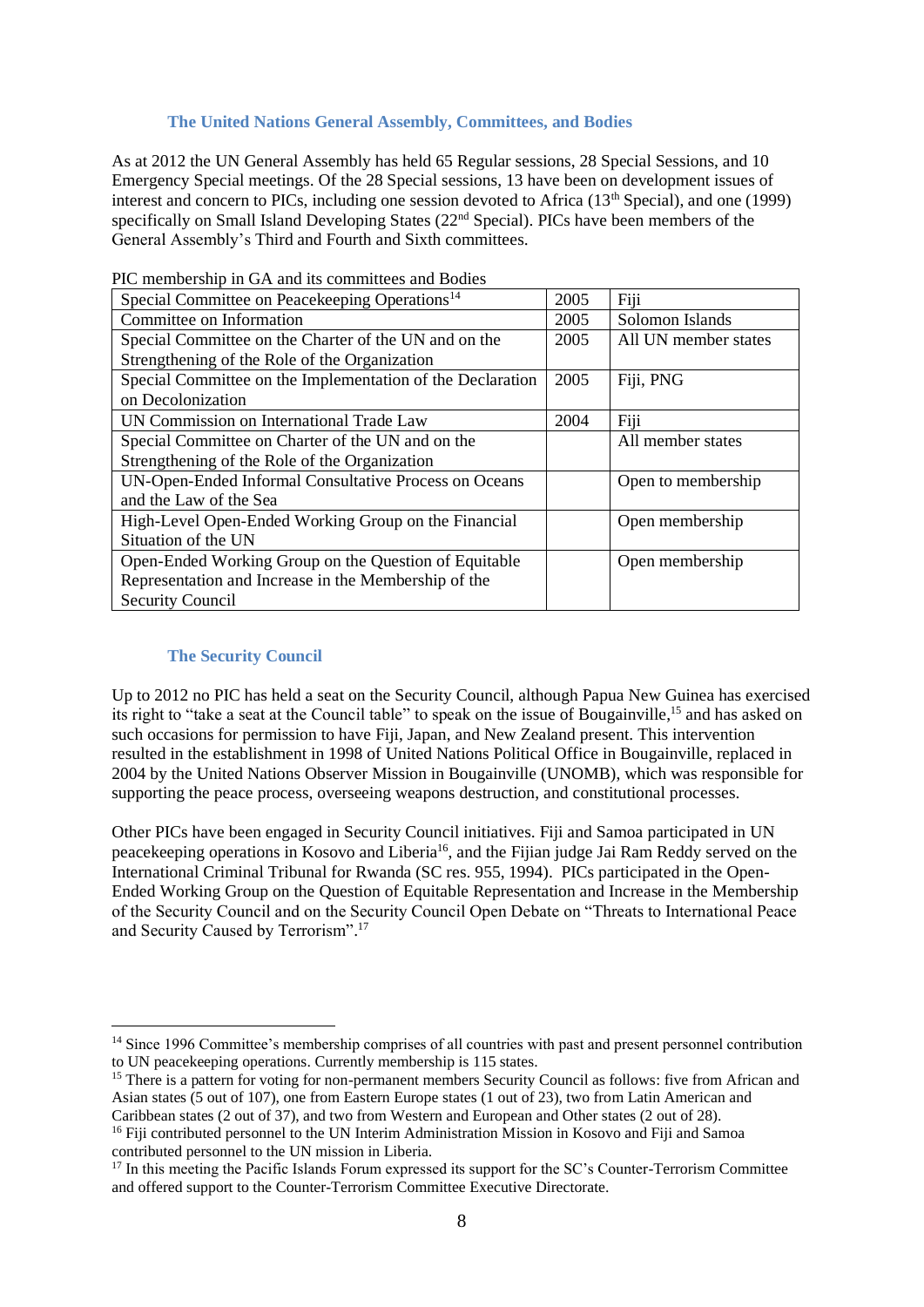#### **Economic and Social Council**

A number of PICs have sought to work closely with the Economic and Social Council, which clearly has high relevance to the needs of the Pacific region. It's 54 membership comprises 14 African states, 11 Asian states, 6 Eastern European states, 10 Latin American and Caribbean states, and 13 Western European and other states. It has 9 functional commissions, 5 regional commissions, 2 standing committees and 12 expert committees and subcommittees, and makes recommendations to the GA and relevant UN agencies on development and human rights issues such as health, culture and health, drafts conventions, convenes global conferences, and arranges consultations with NGOs.

Although Fiji (1974-75, 81-83, 2000-02) and Papua New Guinea (1984-86) are the only two Pacific states to have served on the Council to date, ministers from PIC member states can participate in an annual four-day high-level segment of ECOSOC's substantive session.<sup>18</sup> Fiji served on the 53member Commission on Human Rights from 1981-83 and on the Commission for Sustainable Development (2003-06). Other PICs to have served on this Commission are Vanuatu (1993-94) and Papua New Guinea (1995-98). The Commission was established in 1993 to monitor the progress in the implementation of Agenda 21, the outcome of 1992 UN Conference on Environment and Development in Rio and continues to be the main high-level UN forum for discussion of sustainable development. At its thirteenth session in 2005, the Commission decided to devote one day of future review sessions to monitoring the implementation of the Mauritius Strategy, a Program of Action for the Sustainable Development of Small Island Development States. The Commission has a Small Island Developing States Unit under Water, natural Resources and Small Island Developing States Branch.

All PICs, including non-self-governing territories are members and associate members of the UN Economic and Social Commission for Asia and the Pacific (UNESCAP), the regional arm of the UN Secretariat and the main economic and social development centre for the region with programs focusing on poverty reduction, managing globalization, and addressing emerging social issues. Other bodies with presence in the regions are Heads of National Drug Law Enforcement Agency, Asia and the Pacific, a regional subsidiary of the Commission on Narcotic Drugs (CND), and the UN Office on Drugs and Crime with the East Asia and the Pacific Office in Bangkok, Thailand.

#### **The United Nations in the Pacific Islands**

The member countries of the United Nations have sought to maximise the flow of benefits to individual countries as well as to the region as a whole, through cultivating the presence of UN agencies. Although Fiji is currently suspended from the Pacific Islands forum and the Commonwealth Secretariat, it remains the most important hub for international agencies. UN Bodies located in Suva include: United Nations Resident Coordination (UNRC), United Nations Development Programme (UNDP), United Nations Children's Fund (UNICEF), World Health Organisation (WHO), International Labour Organization (ILO), United Nations Population Fund (UNFPA), UN Women (formerly UNIFEM), Joint United Nations Programme on HIV/AIDS (UNAIDS), Office of the UN High Commissioner for Human Rights (UNOHCHR), UN-EPOC (United Nations ESCAP Pacific Operations Centre), UN Office for the Coordination of Humanitarian Affairs (UNOCHA)**,** United Nations Department of Safety and Security (UNDSS)**,** United Nations International Strategy for Disaster Reduction (UNISDR), and United Nations Volunteer (UNV). Many of these organizations also maintain offices in Port Moresby and Apia, and a few are also present in such smaller capitals as Honiara and Port Vila.

Member countries have in general given full support to adoption of the UN's international bill of human rights, although the philosophic and cultural justification of human rights as they pertain to the

<sup>&</sup>lt;sup>18</sup> As the substantive meeting is held in July in alternate years in New York and in Geneva, with an additional organizational session in February, this requires extra travel for PICs with no representatives in Geneva.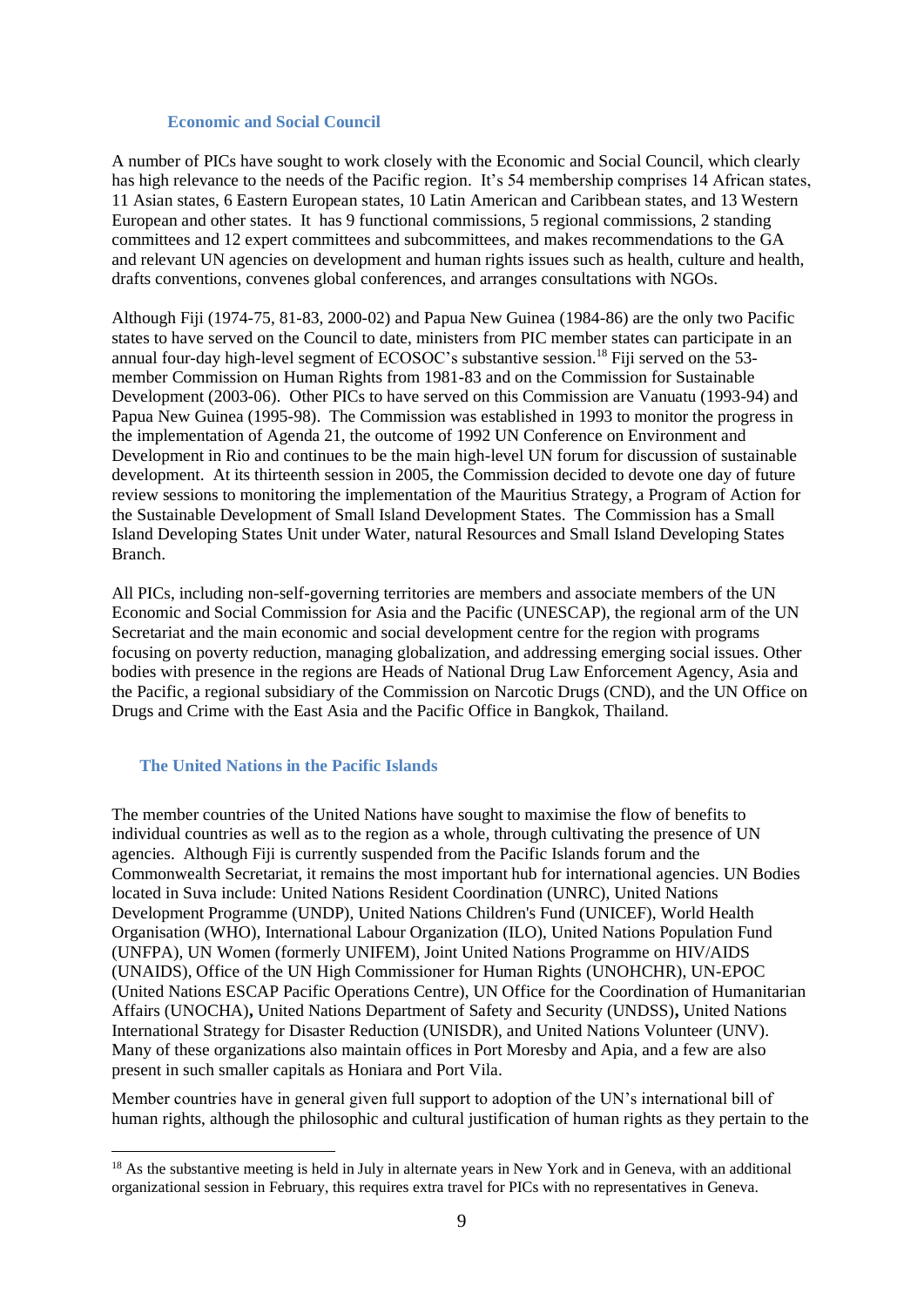Pacific are much debated, and some states have signed the major covenants with significant reservations (the chapter could look at these in more detail). In most Pacific Island traditions, women enjoy less entitlements than men, and in a recent instance, the Government of Tonga refused to sign CEDAW despite intense campaigns mounted by women's organizations backed by educational campaigns by intergovernmental bodies.

Not surprisingly, Pacific Islands' women participate forcefully in movements advocating the advancement of women and the recognition of gender equality. The 11th Triennial Conference of Pacific Women held 16–20 August 2010 in Noumea comprised 150 participants from 22 countries presented progress in the Pacific region on the Beijing Program of Action. [\(Secretariat of the Pacific](#page-17-7)  [Community. Human Development Programme 2010\)](#page-17-7). Governmental and non-governmental organizations collaborate with Un Women (formerly known as UNIFEM), UNDP, PIFS and other agencies to advocate increased representation of women in Pacific Parliaments [\(Pacific Islands Forum](#page-17-8)  [Secretariat 2006\)](#page-17-8) – although there has not been the increase desired, Pacific governments are moving to legislate for reserved seats for women. PNG parliament recently (23 Feb) voted on a bill that would have secured 22 reserve seats for women in parliament. Samoa is preparing a constitutional amendment for at least 10% of women in parliament. The Solomon Islands current government has a policy commitment to providing several seats for women in parliament. ; prepare women for participation in Commission for the Status of Women reporting processes.

Although no country in the region could be said to espouse anti-democratic values, some attention must be paid to the extent and quality of democracy in the Pacific Islands at local, national, and regional levels, and to the constitutional and political systems through which democratic values and aspirations are expressed. There is little practice of formal democracy, for example, at local level, such as in town councils and local level governments. Although approximately one half of all Pacific Islanders reside in urban areas, a significant number are in squatter settlements and not on rate-payer rolls that give them a stake in local-level decision-making. Considerable emphasis is accorded, on other hand, to participation in voting at national-level elections, although there is growing discontent about the effectiveness of representative democracy, now being expressed in some places through verbal or physical attacks on members of parliament who are felt by constituents to be failing to deliver on their electoral promises. (There is growing evidence of intolerance for systematic corruption by MPs, with more politicians and public servants being changed and convicted on corruption offences.)

Although existence of and support for political parties is commonly used as an indicator of the maturity of a democratic culture, the practice of parties in the Pacific could offer alternative readings. Political parties certainly exist in PICs but most are driven more by personalism, regionalism, and ethnic identity than by ideological programs transcending issues of personality and race. This is clearly indicated by the ease with which formerly competing parties can combine in new ruling coalitions following votes of no confidence, without the burden of conflicting ideological programs, as occurs elsewhere.

UN global Conferences, summits and meetings, and instruments such conventions and treaties are the means through which global policy is formed, discussed, made and legislated. Pacific Island states with partnership with civil society have been active in preparing for these conferences and meetings by holding stakeholder consultations at national and regional levels prior to Prep Com meetings. However, small developing countries do not always have opportunities to participate.

PICs recognise the importance of multilateral forums such the UN for addressing global challenges and are committed to the international community's directives as set out for example in the MDGs. At the same time PICs feel that they should not be held to "unrealistic standards" when it comes to issues that the PICs do not have the resources for, or see it as their national interest. As the permanent representative of Samoa expressed, for instance, in a statement on behalf of the Forum Group to the Security Council, small developing states were not consulted on international Counter-Terrorism standards and as a consequence such standards do not reflect challenges of implementation. For example, although Kiribati signed and acceded to Counter Terrorism Conventions and passed legislation to implement these and major transnational crime treaties, it expressed its inability to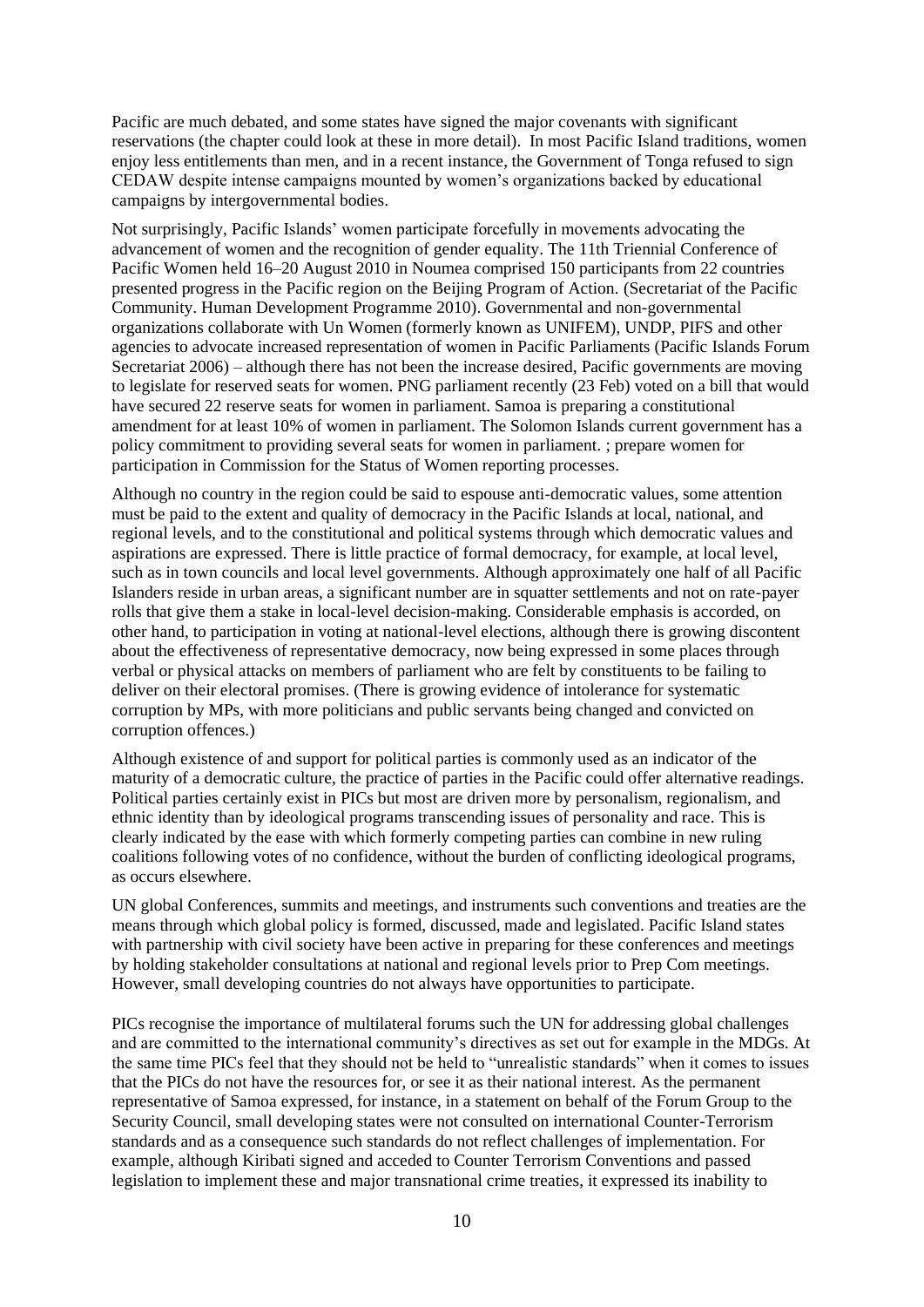enforce them effectively. Similar reservations were expressed about the ability of the PICs to meet for 5 of the 16 MDG targets by 2015, without significant support from the international community.

In September 2005, 150 Heads of State and Government attended the  $60<sup>th</sup>$  GA Plenary meeting to review the MDGs and to consider the Secretary-General's proposal for UN reform, *In Larger Freedom*. The Pacific region's perspective on reforms required with the UN system reflect criticisms of the global South – concerning marginalization of the GA and ECOSOC, the financial role of UN, and the issue of representation in the Security Council. The Summit adopted the Outcome document with its focus on development, peace and collective security, human rights and the rule of law, and strengthening of the United Nations. Setting aside concerns about last minute amendments to the document, the Pacific States had a hand in ensuring that it included reference to SIDS and Least developed Countries, and reaffirms the need and resolve to help implement commitments in the Brussels Program of Action for the Least Developing Countries, the Mauritius Strategy, the Barbados Programme of Action and the outcome of the twenty-second special session of the General Assembly. The *Outcome* also noted the special adaptation needs of SIDS to effects of climate change and, that "cessation of the transport of radioactive materials through the regions of small island developing States is an ultimate desired goal of small island developing states and some other countries".<sup>19</sup>

# **The Pacific and global society**

Discussion in the paper thus far has focused on the activities of Pacific Island states in international organizations and development programme initiatives. An equally significant action with future consequences for the region and its standing in global affairs is the emigration of Pacific Islanders both within the Pacific region and beyond it, to metropolitan countries. "There are now some PICs that have more of their people living abroad than at home, and this emigration has fuelled considerable analysis concerning motivations for emigration and concerning impact on culture, politics, and economics. Economists point to the significance of remittances back to the island economies, but there is a warning that remittances by the first generation of migrants will not be equalled by those of subsequent generations. Recent figures suggest that Samoa's finances in 2010 were only secured through remittances.

How can contemporary Pacific societies best join global society? In addition to ties of migration, trade, education, and culture, institutional pathways include interaction with the United Nations and its many branches and agencies; the WTO; the Association for Small Islands States; and other organizations representing special needs and interests. In their post-colonial eras, Pacific states have extended trading relations with Australasia and Asia. With the formation of the European Union and with its subsequent relations with former colonies referred to as the "ACP" states, European trade and aid relations with the Pacific have become resurgent. Other important trade relationships are with China and other Asian economies.

There is also active civil society engagement in global movements of social action. But to what extent does active participation in such entities constitute full participation in the emerging global society and in democracy at global level? And can this participation restore the sense of loss, revive identity, and generate a sense of membership in global society? In the 70s and 80s the Independent and Free Pacific movement led by the Pacific Churches and NGOs successfully halted atmospheric testing of nuclear weapons by France. The funding support for such advocacy and attendance at international fora has shrunk and further compounded by the global financial crisis.

Pacific Islanders present their needs and advocate their interests through a great many nongovernmental organizations, some focused on advocacy within the region and others on representation

 $19$  (para. 56 (O)).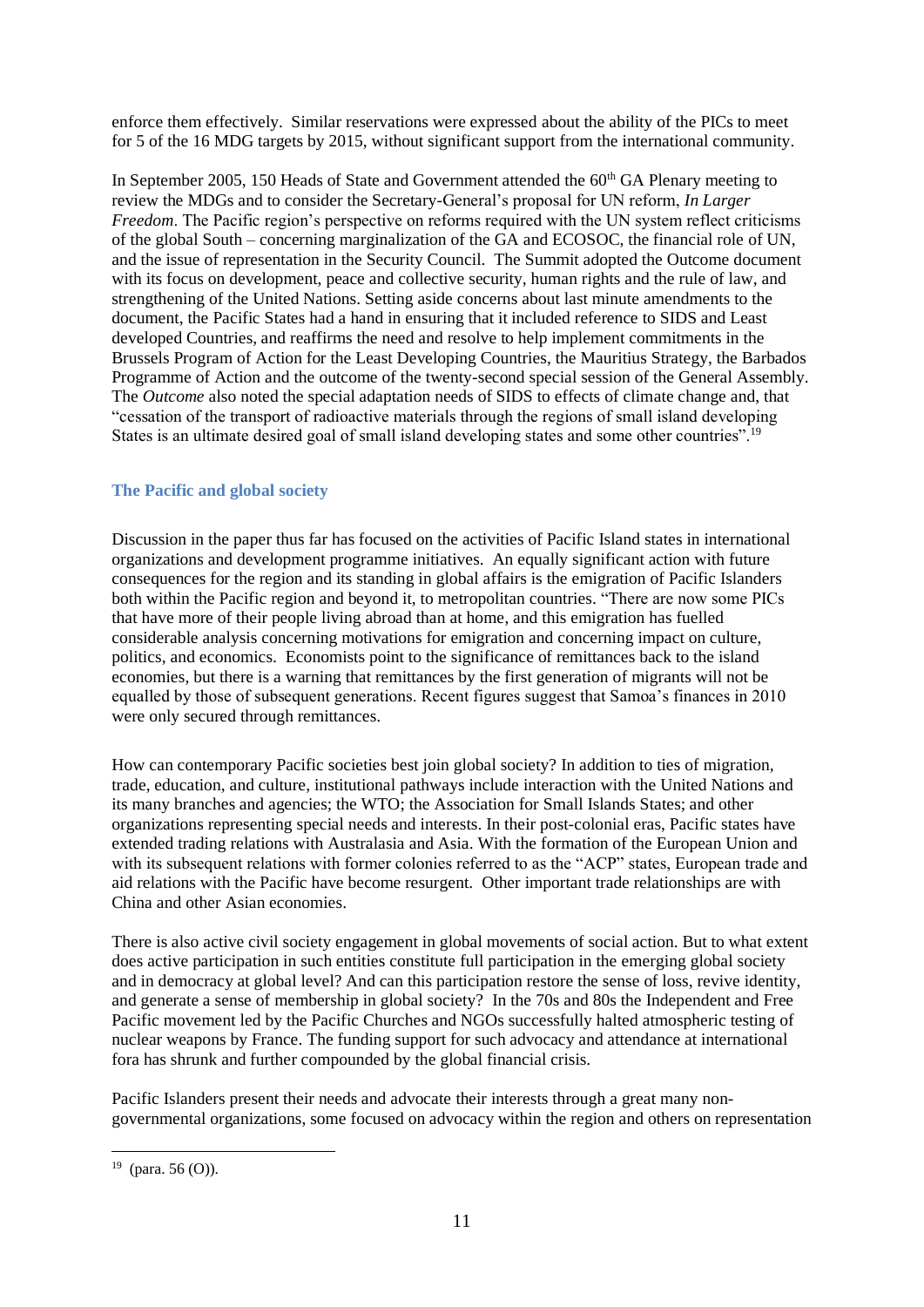beyond it, and the presence of Pacific NGOs in global affairs is as large, if not larger, than that of official representation. One such regional organization is the Pacific Islands Association of Non-Governmental Organizations, established in 1991, which has nineteen national affiliates and which obtained accreditation with PIFS in 1997. PIANGO is also accredited to the Commonwealth Foundation and to the UN Department of Public Information NGO Liaison Programme. Between 2010 and 2011, PIANGO convened meetings in the Pacific region and contributed and actively participated in and nominated global Co-chair of the global CSO preparations for the OECD 4<sup>th</sup> High Level Forum on Aid Effectiveness held in Busan in November 2011 and the resultant Busan Partnership Cooperation Agreement.

Twelve regional organizations make up the PRNGO Alliance (**PRNGO -** Pacific Regional Non-Governmental Organisations) which is Fiji based, and meet regularly to discuss issues of common concern.<sup>20</sup> In 2009 these NGOs collaborated on the Pacific Islands civil society position on climate change to present to the Copenhagen Summit.<sup>21</sup>

NGOs that operate with considerable drive include the Pacific Network on Globalization (PANG), which has focused in recent years on the equity of trade agreements such as PICTA and PACER (which involve Australia and New Zealand), the "Economic Partnership Agreements" (EPA - which the European Union has been seeking by the close of 2013 with all Pacific states as part of its ACP global strategy), and following  $\text{Rio} + 20$  in 2012, the stance of regional organizations on sea-bed mining.

International political movements have sought to establish Pacific affiliates but with little success. Whilst the labor movement and green parties, for instance, have sought to cultivate Pacific affiliates, there has not been a systematic build-up of relations between political parties in the Pacific Islands and elsewhere. [\(Rich, Hambly et al. 2006\)](#page-17-9)) Pacific state and non-state actors participate actively in climate change treaty negotiations and advocacy.[\(Chasek 2010\)](#page-16-11)

# **4. Conclusions**

Scholarship on globalization and the Pacific Islands has often focused on the impact of globalization rather than on Pacific responses or Pacific solutions.<sup>22</sup> No matter how vast the Pacific Ocean is physically, the region's micro-states and their small populations and economies do not have great influence in world affairs. "Globalization" is viewed as a process that occurs around them and impacts on them. Local, regional, and global challenges confronting the region include meeting the rising aspirations of the younger generation; improving governance; resolving conflicts and maintaining peace and security; boosting economic growth and reducing population growth; negotiating with trade unions and achieving public sector reform; addressing human rights issues; responding to

<sup>&</sup>lt;sup>20</sup> The twelve bodies are: Council of Pacific Educators (COPE), Pacific Disability Forum (PDF), Fiji Women's [Crisis Centre \(FWCC\),](http://www.fijiwomen.com/) [Foundations of the People of the South Pacific \(FSPI\),](http://www.fspi.org.fj/) [Greenpeace,](http://www.greenpeace.org/australia/) Pacific Foundation for the Advancement of Women (PACFAW), [Pacific Concerns Resource Centre \(PCRC\),](http://www.pcrc.org.fj/) [Pacific Islands](http://www.piango.org/)  [Association of Non-Governmental Organisations \(PIANGO\)](http://www.piango.org/), [Pacific Islands News Association \(PINA\),](http://www.pinanius.com/) South Pacific Oceania Council of Trade Unions, Pacific Council of Churches (PCC), [World Wide Fund \(WWF\),](http://www.wwfpacific.org.fj/) and Pacific Network on Globalisation (PANG).

<sup>21</sup> PRINGO Alliance (2009). "No Island Left Behind: Pacific Regional NGO Alliance Position on Climate Change." online at http://www.ong-

ngo.org/IMG/pdf/FINAL\_PRNGO\_Alliance\_Pacific\_Position\_on\_Climate\_Change\_Rarotonga\_July\_301.pdf.  $22$  Firth, S. (2005). The Impact of Globalizatoin on the Pacific Islands: Briefing paper for the 2nd South-East Asia and the Pacific Subregional Tripartite Forum on Decent Work, 5-8 April 2005, Melbourne, Australia. Geneva, Internatoinal Labour Office. The Pacific islands Development Program at the East-West Center had an "Islands of Globalization" project that looked at perspectives on globalization fro Oceania and the Caribbean. Crocombe took a broader view of the Pacific. Crocombe, R. (2007). Asia in the Pacific Islands: Replacing the West. Suva, Institute of Pacific Studies..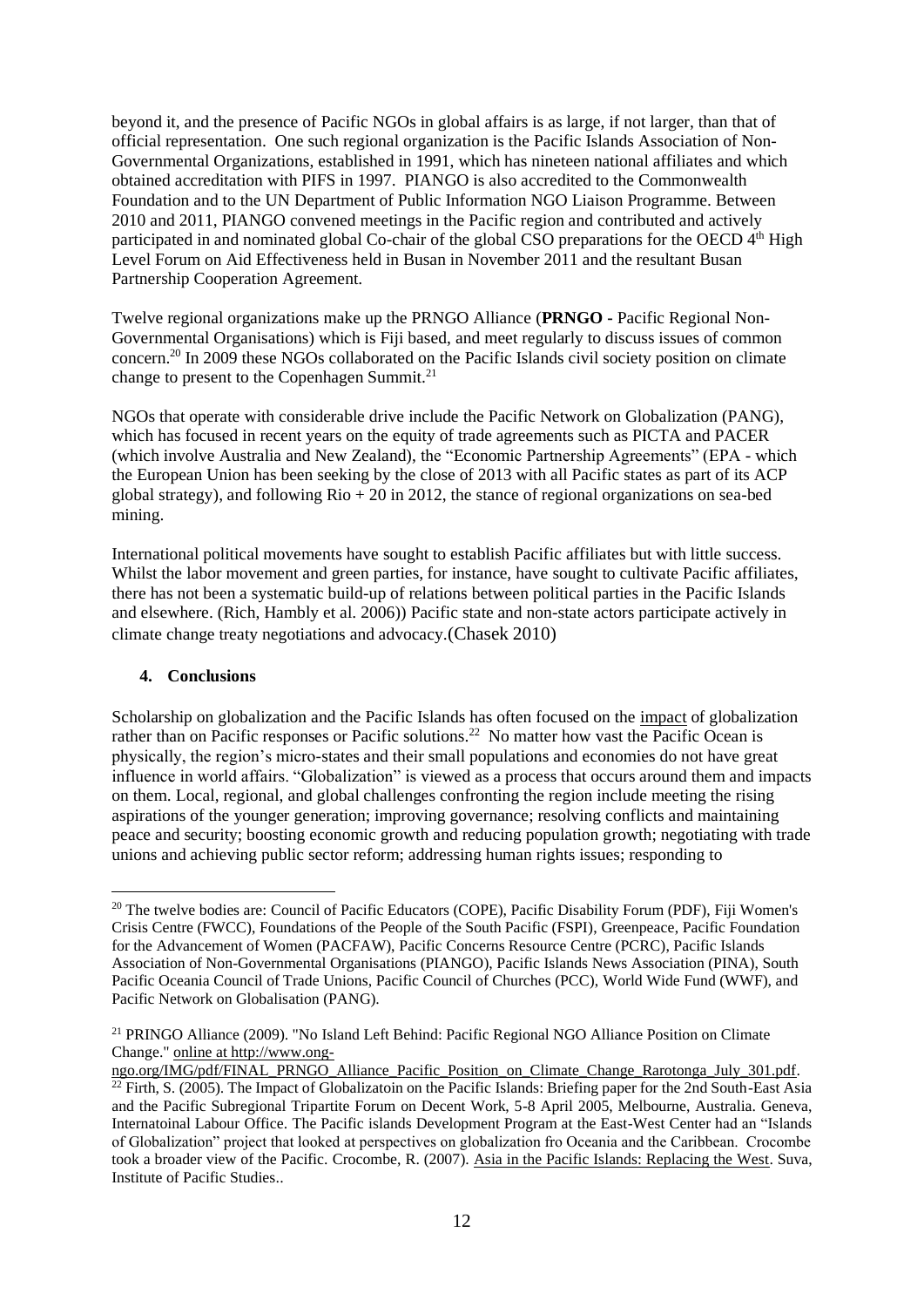international organized crime and to the effects of climate change; establishing effective regional governance mechanisms; concluding regional trade agreements; achieving post-conflict peacebuilding; and improving outcomes in such crucial sectors as health, education, and agriculture. Modernization has signified for the Pacific a sense of loss as much as of progress; a sense of fragmentation as much as of integration. Globalization, in this perspective, threatens cultural identity and life-styles and increases the vulnerability of Pacific ecologies and economies: it represents threat rather than opportunity.

But Pacific Island states are not only recipients of international material and intellectual assistance: they are part of a creative process by asserting their needs and voicing their concerns in global policymaking fora. The Pacific contribution to the development of global democracy requires discourse in two directions – upwards from Pacific communities, reflecting needs, values, and experience, as well as downwards, conveying realities of the human condition on a global scale. The challenge is in overcoming the power-distance between the Pacific village, settlement, and town, and the global arenas in which development policy is often generated.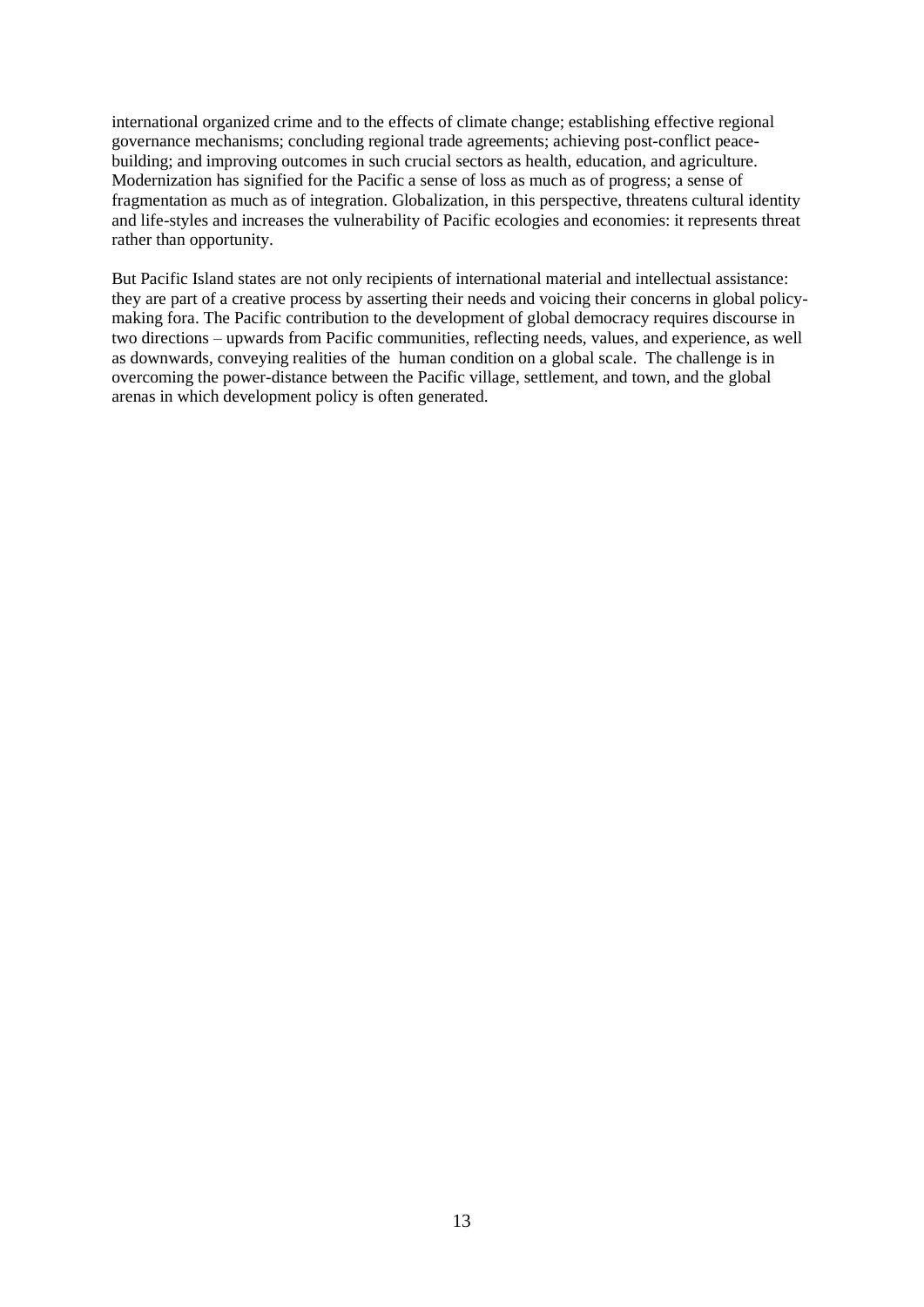# **Appendix**

# **Funds and Programs of the UN**

There are some 14 Funds and Programmes established through GA or ECOSOC resolutions in response to needs in areas such as the environment, children in conflict-torn countries, crime, women and trade. There are also research and training institutes such as UN Research Institute for Social Development which aims to provide studies on the effect of development programs and policies on different social groups. Currently PICs are members of the UN Conference of Trade and Development (UNCTAD), which is open to all member states. Papua New Guinea is also a member of the Trade and Development Board. The main function of UNCTAD is to integrate developing countries into the world economy. One of the criticisms of UN is marginalization of its financial role, in particular of UNTAD and UNIDO. Papua New Guinea is also the only PIC to have served (in 1994) on the 36-member Executive Board of United Nations Development program (UNDP) and the UN Fund for Population Activities (UNFPA) and twice (1977-85, 93-96) on the Governing Council of UN Human Settlements Programme (UN-HABITAT). PICs are, and have been present on the Governing Council of the UN Environment Program (UNEP). Tuvalu was a member (2004-07). Samoa and the Marshall Islands were members between1996-2003, and Papua New Guinea was a member in 1983-88. As at 2005 Fiji focused its limited resources on participation WTO rather than UNCTAD.

# **Treaty Bodies**

Special committees and bodies such as Committee on the Elimination of Discrimination against Women (CEDAW), Human Rights Committee, International Seabed Authority (ISA), and various Secretariats, have been set up to monitor the implementation of treaties and conventions adopted by the GA. There are committees related to the Human Rights Treaty, the Law of the Sea Treaty and treaties, conventions and protocols on the environment. Membership of these bodies is made up of either experts such as lawyers on the Human Rights Committee or stakeholders such as on International Seabed Authority. For some, such as the Intergovernmental Panel on Climate Change, membership comprises of all Member States. Secretariat of the Basel Convention on the Control of Transboundary Movements of Hazardous Wastes and Their Disposal is based in Geneva, but works closely with Regional Centres including the South Pacific Regional Environmental Program (SPREP).

In 2005 Fiji was the only Pacific country on a treaty-related committee (member of the Council of the International Seabed Authority and a Fiji Lawyer, Alfred Thomas Simpson is one of the 24 members of the Legal and Technical Commission). All PIC signatories to conventions such as the Basel Convention, or the Convention on biological diversity, are members of the Conference of Parties. All Pacific Countries, however, are members of the Global Environment Facility (GEF), the financial mechanism of the Framework Convention on Climate Change, The Convention on Biological Diversity, the Stockholm Convention on Persistent Organic Pollutants and the Convention to Combat Desertification. GEF works through UNDP, UNEP, the World Bank (implementing agencies of GEF), and other specialised UN agencies, including the Food and Agriculture Organization and regional development banks, including the Asian Development Bank to provide grants and concessional funding for projects and programmes on sustainable development. As signatories to relevant conventions, PICs are eligible for GEF funds. At the Thirty-Six Pacific Islands Forum meeting in Papua New Guinea (25-27 October 2005), Leaders agreed the need to "facilitate international financing for sustainable development, biodiversity and environmental protection and climate change in the Pacific including through the Global Environment Fund" (Paragraph  $4\,36<sup>th</sup>$ Pacific Island Forum Official Communiqué)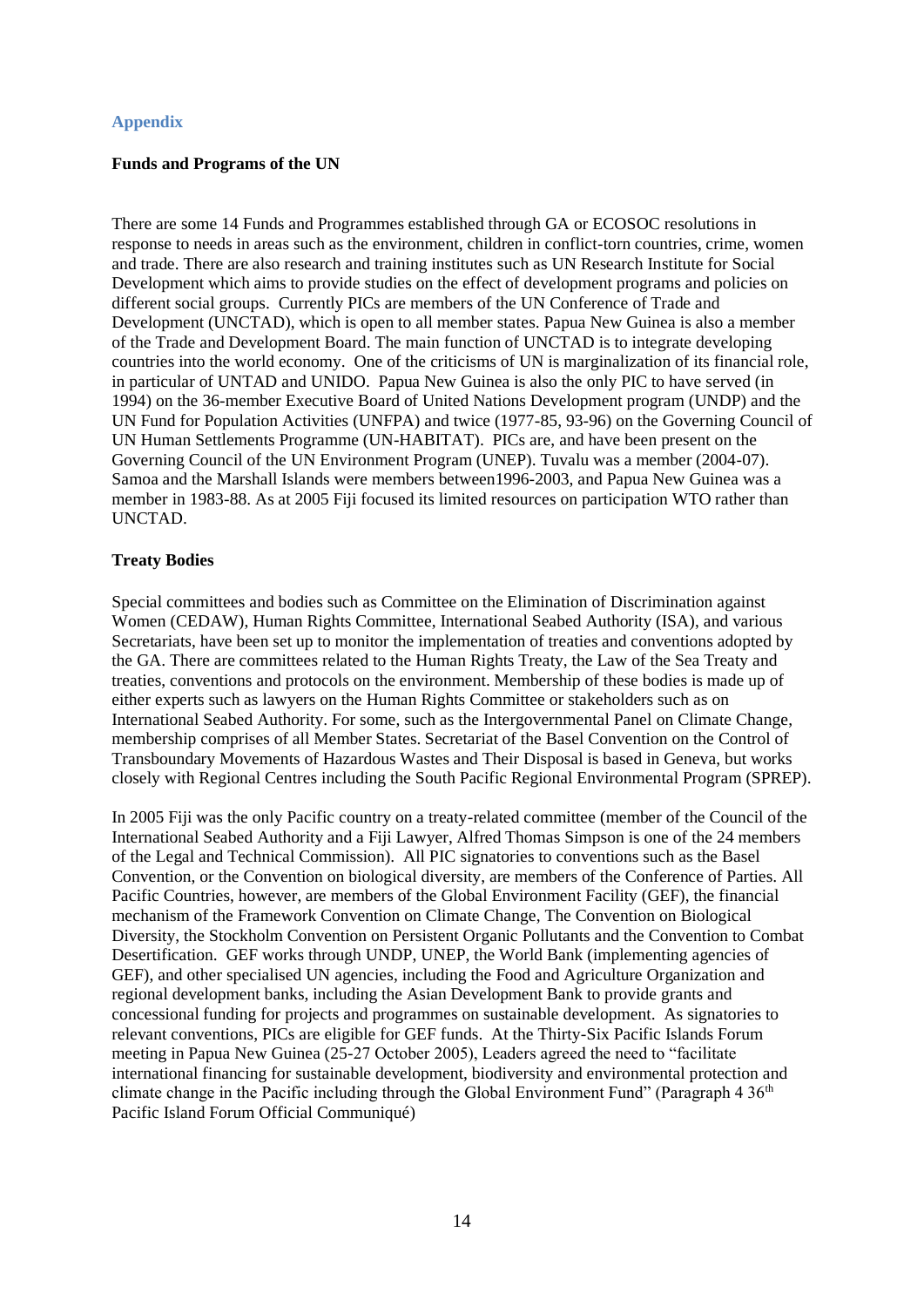# **Specialized Agencies**

These are autonomous intergovernmental organizations coordinated through ECOSOC and include the International Labour Organization (ILO), the Food and Agriculture (FAO) Organization, UN Educational, Scientific and Cultural Organization (UNESCO), World Health Organization (WHO), International Civil Aviation Organization (ICAO), Universal Postal Union, International Telecommunication Union (ITU), World Meteorological Organization (WMO), International Maritime Organization (IMO), World Intellectual Property Organization (WIPO), International Fund for Agricultural Development (IFAD), UN Industrial Development Organization (UNIDO), and World Tourism Organization (WTO/OMT).

|               | PIC members                                       | <b>PICs on Governing Boards</b> |
|---------------|---------------------------------------------------|---------------------------------|
|               |                                                   | (not including memberships      |
|               |                                                   | by a Australia or New           |
|               |                                                   | Zealand)                        |
| <b>ILO</b>    | Fiji, Kiribati, PNG, Samoa, Solomon Islands,      |                                 |
|               | Vanuatu                                           |                                 |
| <b>FAO</b>    | Cook Islands, Fiji, Kiribati, Marshall Islands,   |                                 |
|               | Micronesia, Nauru, Niue, Palau, PNG, Samoa,       |                                 |
|               | Solomon Islands, Tonga, Tuvalu, Vanuatu           |                                 |
| <b>UNESCO</b> | Cook Islands, Fiji, Kiribati, Marshall Islands,   | PNG, Samoa, Tonga, Vanuatu      |
|               | Micronesia, Nauru, Niue, Palau, PNG, Samoa,       | (2001-05), Fiji (2006-10)       |
|               | Solomon Islands, Tonga, Tuvalu, Vanuatu,          |                                 |
|               | Tokelau (associate member)                        |                                 |
| <b>WHO</b>    | Cook Islands, Fiji, Kiribati, Marshall Islands,   | Cook Islands, Fiji, PNG,        |
|               | Micronesia, Nauru, Niue, Palau, PNG, Samoa,       | Samoa, Tonga (current),         |
|               | Solomon Islands, Tonga, Tuvalu, Vanuatu,          | Vanuatu                         |
|               | Tokelau (associate member)                        |                                 |
| <b>ICAO</b>   | Cook Islands, Fiji, Kiribati, Marshall Islands,   |                                 |
|               | Micronesia, Nauru, Palau, PNG, Samoa, Solomon     |                                 |
|               | Islands, Tonga, Vanuatu                           |                                 |
| <b>IPU</b>    | Fiji, Kiribati, Nauru, PNG, Samoa, Solomon        |                                 |
|               | Islands, Tonga, Tuvalu, Vanuatu                   |                                 |
| <b>ITU</b>    | Australia, Fiji, Kiribati, Nauru, NZ, PNG, Samoa, |                                 |
|               | Solomon Islands, Tonga, Tuvalu, Vanuatu           |                                 |
| <b>WMO</b>    | Cook Islands, Fiji, Kiribati, Micronesia, Niue,   | Fiji                            |
|               | PNG, Samoa, Solomon Islands, Tonga, Vanuatu       |                                 |
| <b>IMO</b>    | Australia, Fiji, Marshall Islands, NZ, PNG,       |                                 |
|               | Samoa, Solomon Islands, Tonga, Vanuatu            |                                 |
| <b>WIPO</b>   | Fiji (B), PNG (P), Samoa, Tonga (PB)              | All members can participate in  |
|               |                                                   | the Conference; Paris and       |
|               |                                                   | Bern Union members can be       |
|               |                                                   | elected to Coordination         |
|               |                                                   | Committee                       |
| <b>IFAD</b>   | Cook Islands, Fiji, Kiribati, PNG, Samoa,         |                                 |
|               | Solomon Islands, Tonga                            |                                 |
| <b>UNIDO</b>  | Fiji, PNG, Tonga, Vanuatu                         |                                 |
| WTO/OMT       | Fiji                                              |                                 |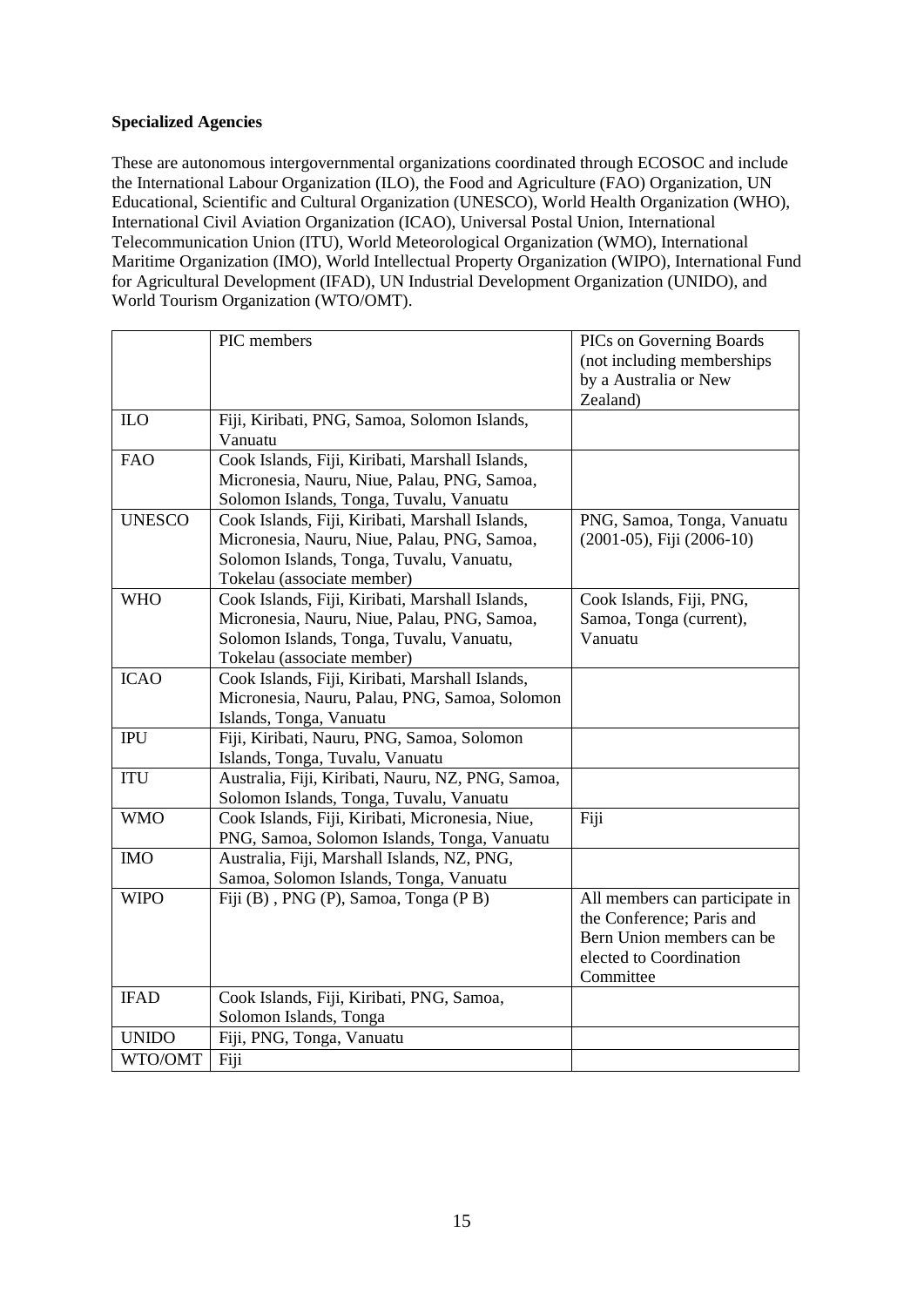# **International Bodies Related to the UN**

| <b>International Atomic Energy</b><br>Agency (IAEA)                                                 | Marshall Islands                                                                                                                 |                                                 |
|-----------------------------------------------------------------------------------------------------|----------------------------------------------------------------------------------------------------------------------------------|-------------------------------------------------|
| <b>International Criminal Court</b>                                                                 | Parties to the Rome Statute                                                                                                      | Judge Tuilomo Neroni Slade,<br>Samoa (previous) |
| Organization for the<br><b>Prohibition of Chemical</b><br>Weapons (OPCW)                            | Cook Islands, Fiji, Kiribati,<br>Marshall Islands, Micronesia,<br>Nauru, Palau, PNG, Samoa,<br>Solomon Islands, Tonga,<br>Tuvalu |                                                 |
| Preparatory Commission for<br>the Comprehensive Nuclear-<br>Test-Ban Treaty Organization<br>(CTBTO) |                                                                                                                                  |                                                 |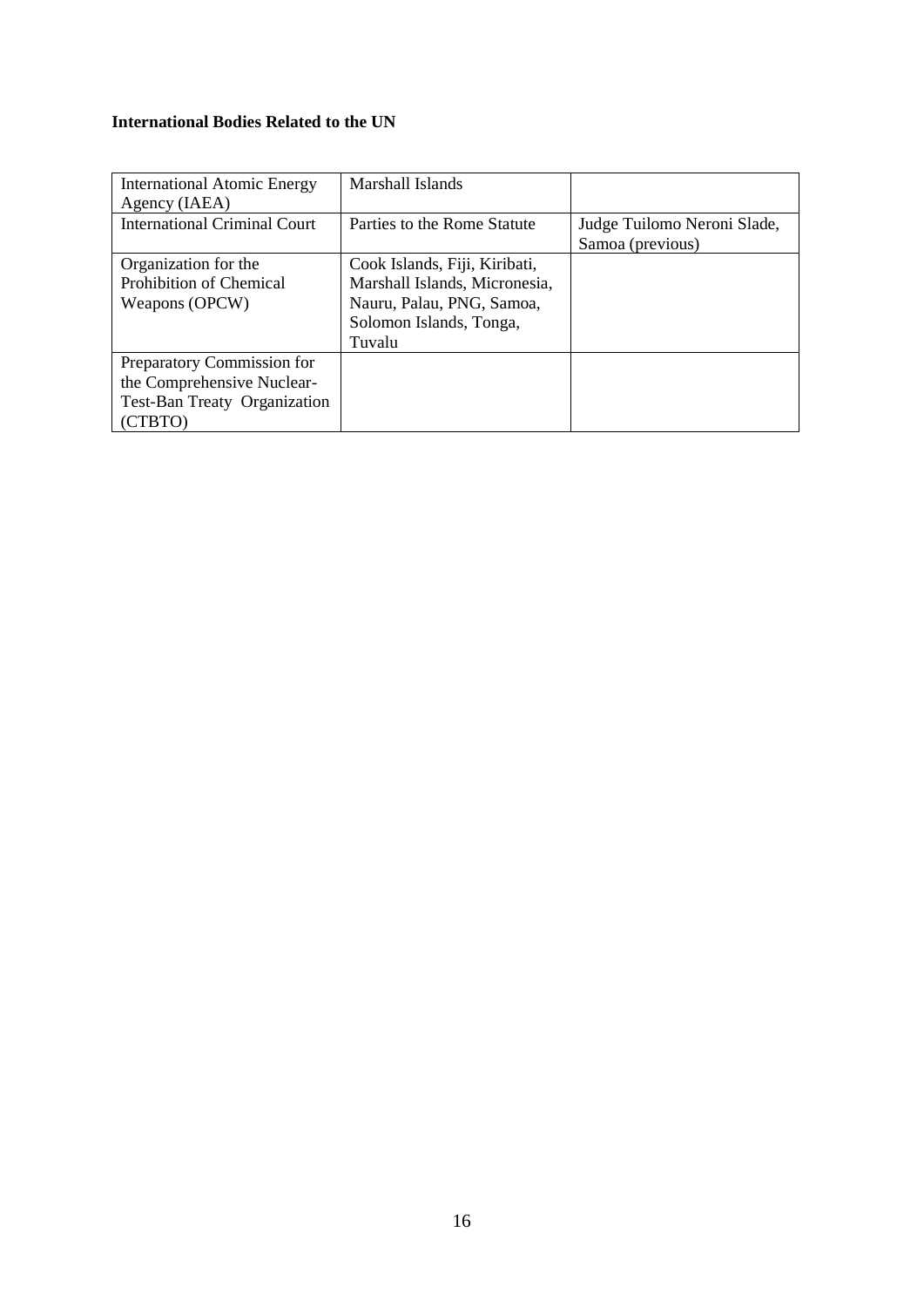# **References**

- Asian Development Bank (2005). Toward New Pacific Regionalism: An Asian Development Bank-Commonwealth Secretariat Joint Report to the Pacific Islands Forum Secretariat. Manila, Asian Development Bank.
- Asian Development Bank (2006). Second Governance and Anticorruption Action Plan. Manila, Asian Development Bank.
- Asian Development Bank (2008). Pacific Choice: Improving Government. Manila, Asian Development Bank.
- AusAID (2007). Tacking Corruption for Growth and Development: A Policy for Australian Development Assistance on Anti-Corruption. Canberra, AusAID.
- <span id="page-16-8"></span>Chand, S., Ed. (2005). Pacific Islands Regional Integration and Governance. Canberra, Asia Pacific Press at the Australian National University.
- <span id="page-16-11"></span>Chasek, P. S. (2010). Confronting Environmental Treaty Implementation Challenges in the Pacific Islands. Pacific Islands Policy, No. 6. Honolulu, East-West Center.
- <span id="page-16-6"></span>Chauvet, L., P. Collier, et al. (2007). Paradise Lost: the Costs of State Failure in the Pacific, United Nations University - World Institute for Development Economics Research
- Crocombe, R. (2007). Asia in the Pacific Islands: Replacing the West. Suva, Institute of Pacific Studies.
- <span id="page-16-0"></span>Crocombe, R. (2008). The South Pacific. Suva, IPS Publications, University of the South Pacific.
- Firth, S. (2005). The Impact of Globalizatoin on the Pacific Islands: Briefing paper for the 2nd South-East Asia and the Pacific Subregional Tripartite Forum on Decent Work, 5-8 April 2005, Melbourne, Australia. Geneva, Internatoinal Labour Office.
- <span id="page-16-7"></span>Graham, K., Ed. (2008). Models of Regional Governance for Pacific Island States: Sovereignty and the Future Architecture of Pacific Regionalism. Christchurch, University of Canterbury Press.
- <span id="page-16-5"></span>Halapua, S. (n.d.). "The Talanoa Process: The Case of Fiji." online at [http://unpan1.un.org/intradoc/groups/public/documents/UN/UNPAN022610.pdf.](http://unpan1.un.org/intradoc/groups/public/documents/UN/UNPAN022610.pdf)
- <span id="page-16-4"></span>Halapua, S. and P. Halapua (2010). "Global Democracy as Talanoa: A Pacific Perspective." Conceptualising Global Democracy Project.
- Hassall, G. (2006). Governance for Human Development. The Eye of the Cyclone: Book II: Governance and Stability in the Pacific. I. Molloy and R. Reavell. Sippy Downs, University of the Sunshine Coast and Rock Mountain**:** 19-26.
- <span id="page-16-1"></span>Jolly, M. (2005). "Beyond the Horizon? Nationalisms, Feminisms, and Globalization in the Pacific." Ethnohistory **52**(1): 137-166.
- <span id="page-16-2"></span>Larmour, P. (2005). Foreign Flowers: Institutional Transfer and Good Governance in the Pacific Islands, University of Hawai'i Press.
- Larmour, P. (2008). "Guarding the Guardians: Accountability and Anticorruption in Fiji's Cleanup campaign." Pacific Islands Policy **4**.
- <span id="page-16-10"></span>McNamara, K. E. (2009). "Voices from the margins: Pacific ambassadors and the geopolitics of marginality at the United Nations." Asia Pacific Viewpoint **50**(1): 1-12.
- <span id="page-16-9"></span>Moore, M. (1982). A Pacific Parliament: A Political and Economic Community for the South Pacific. Suva, Fiji, University of the South Pacific.
- Otter, M. (2002). Solomon Islands human development report 2002: building a nation. Windsor**:** 118.
- <span id="page-16-3"></span>Pacific Islands Development Program (2001). Talanoa IV. Leaders Statement on Harmony and Stability in the Rebuilding of Fiji. 4 November 2001. Hawaii, East-West Center.